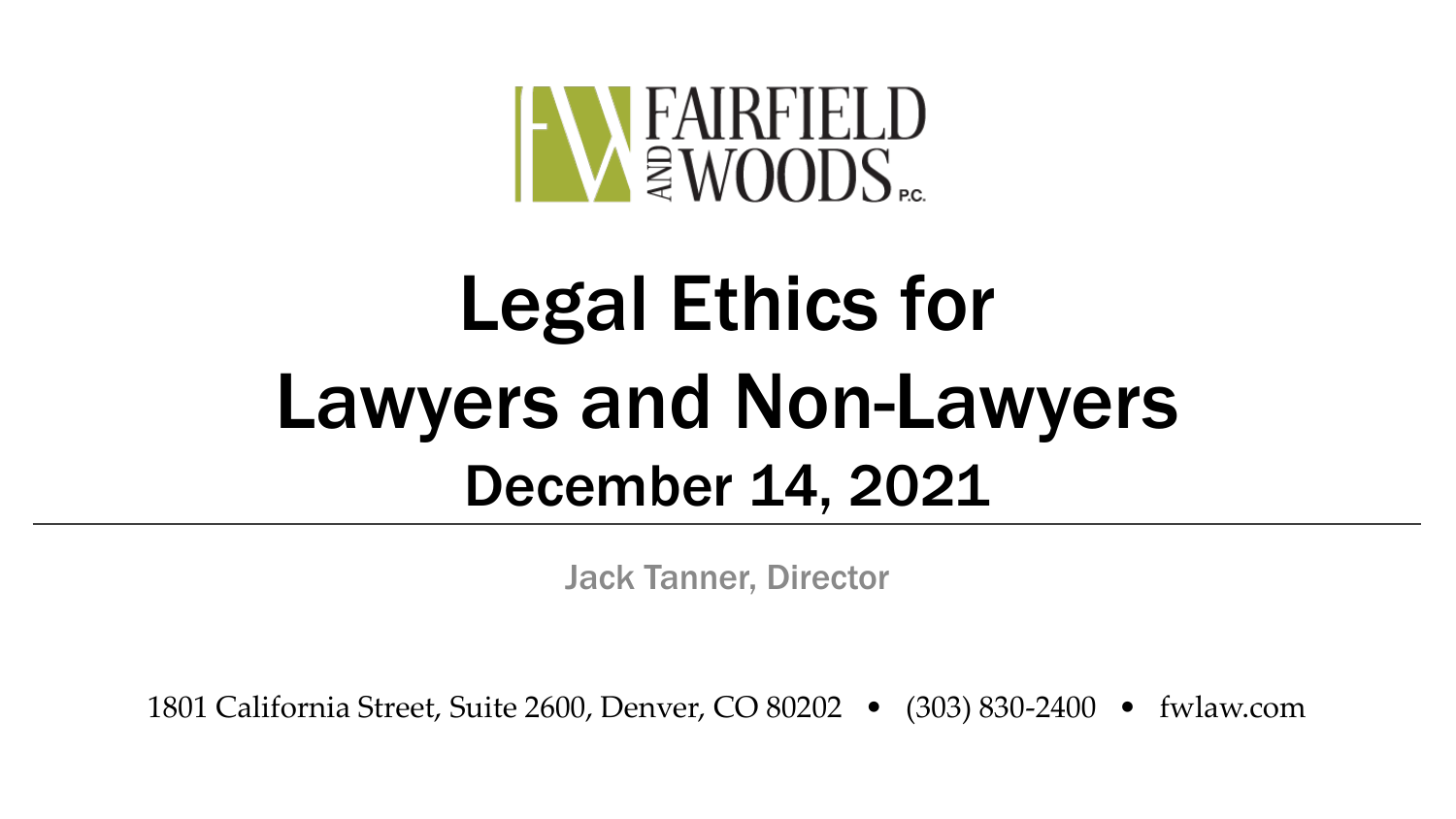#### Preamble and Scope

• Traditionally, Ethical Rules only applied in disciplinary proceedings, and expressly did not set a standard of conduct.

This changed with the "Ethics 2000" set of rule changes.

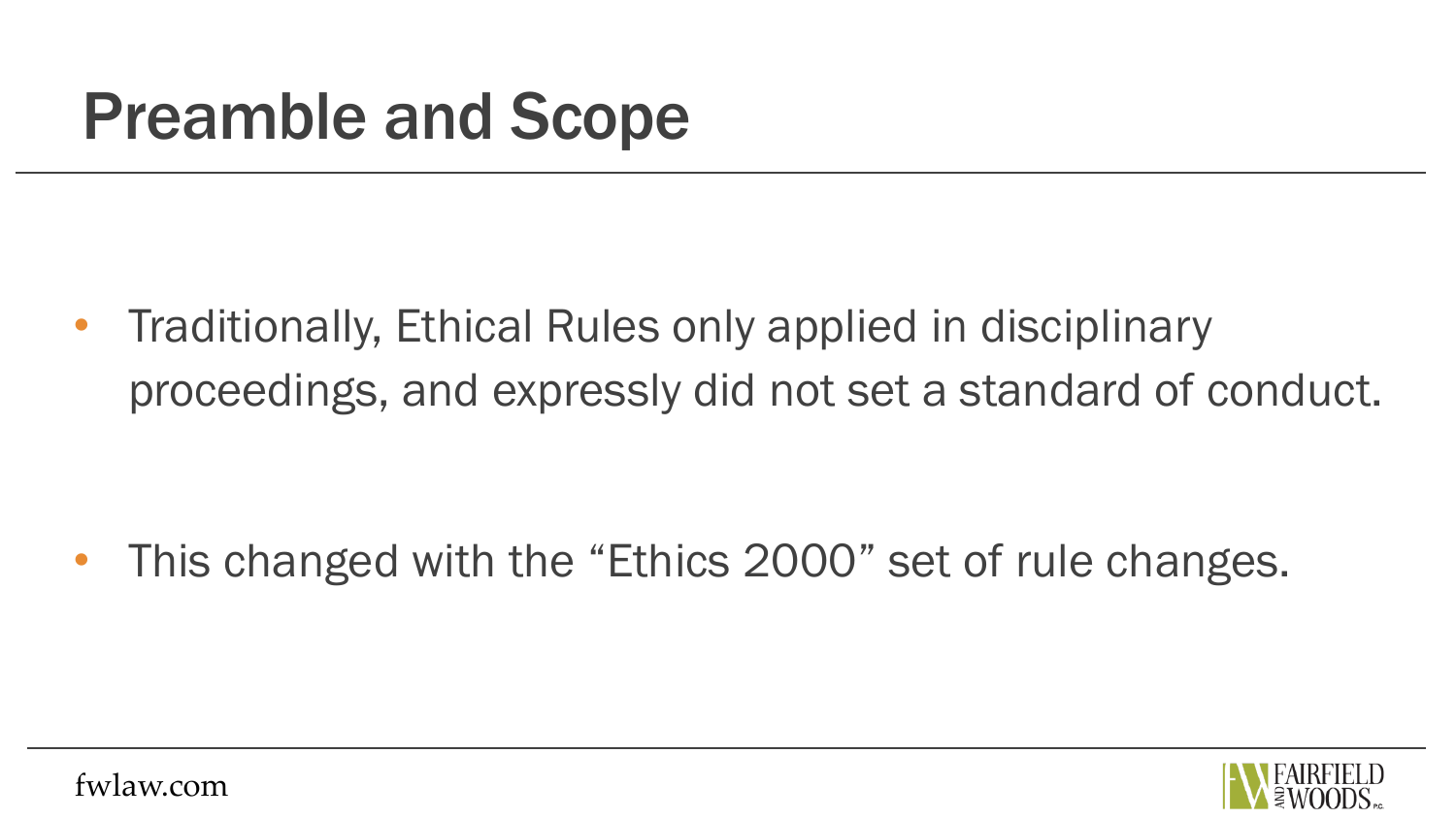#### Preamble and Scope

• Comment [20]:

• "Nevertheless, since the Rules do establish standards of conduct by lawyers, a lawyer's violation of a Rule may be evidence of breach of the applicable standard of conduct."

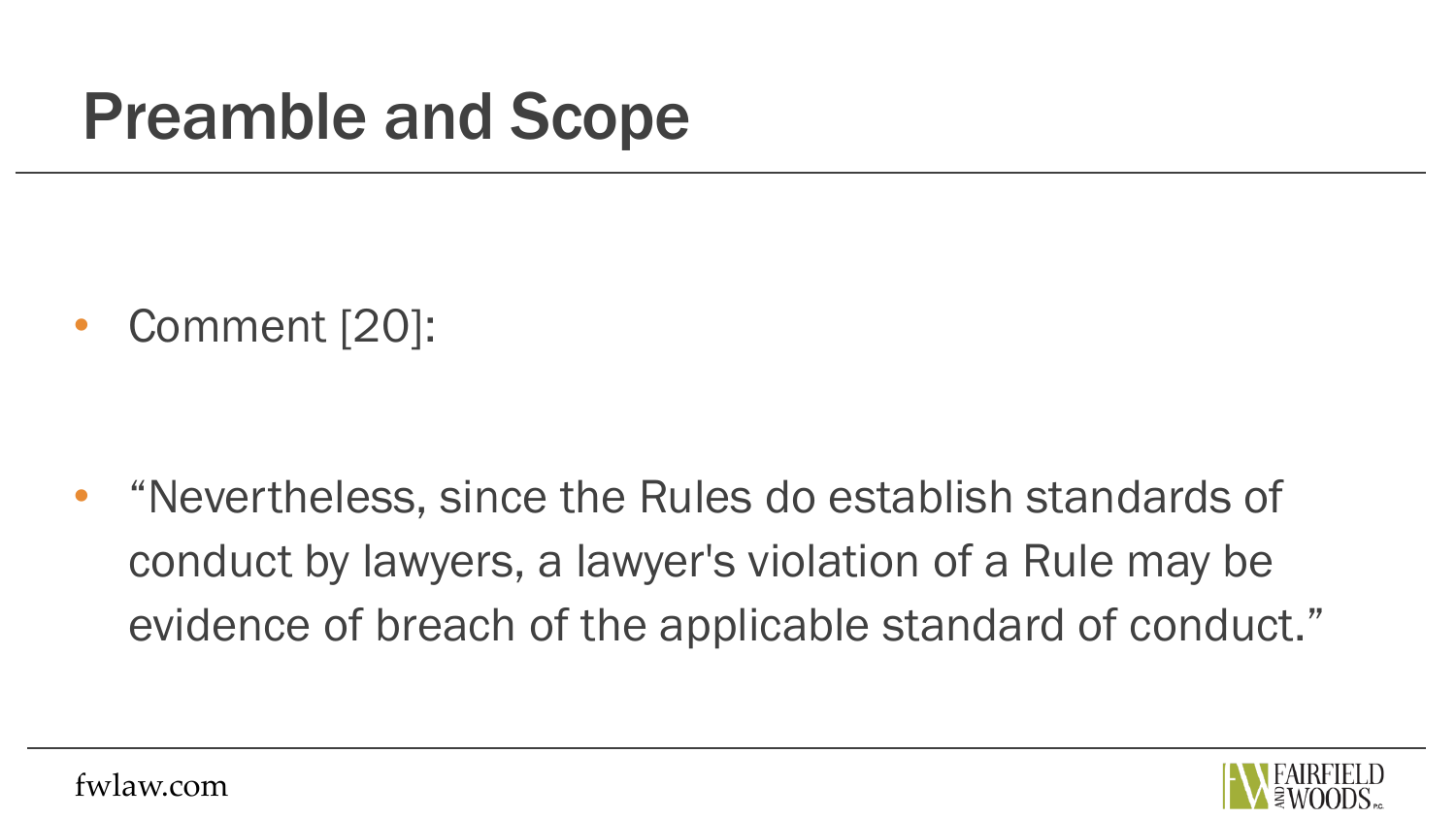## Terminology

- "Believe" is subjective, but can be inferred from the circumstances.
- "Document" and "writing" are both very broad and include electronic documents.
- "Know" means actual knowledge (which can be inferred from the circumstances).

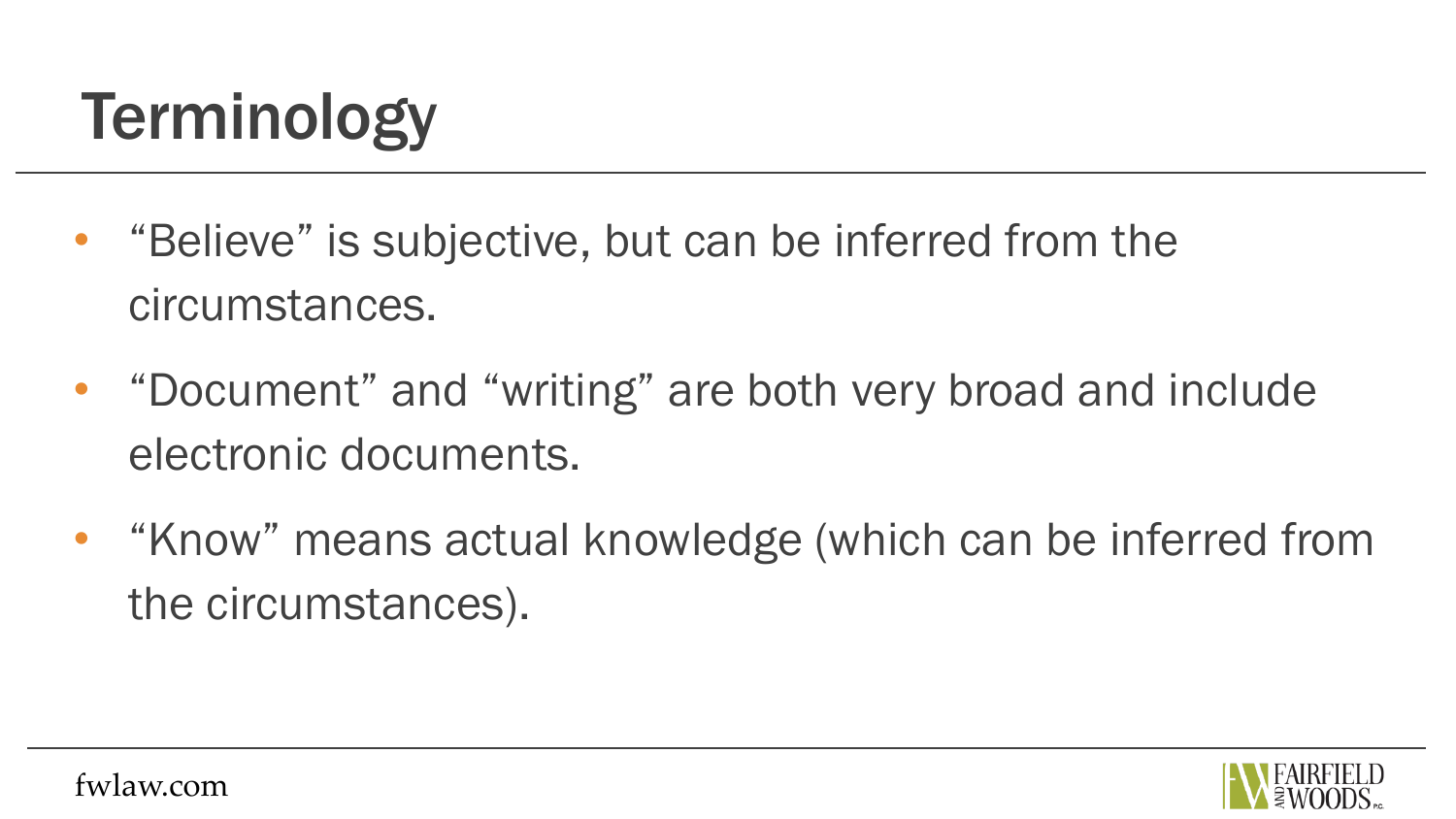## Terminology

• "Informed consent" "denotes the agreement by a person to a proposed course of conduct after the lawyer has communicated adequate information and explanation about the material risks of and reasonably available alternatives to the proposed course of conduct."

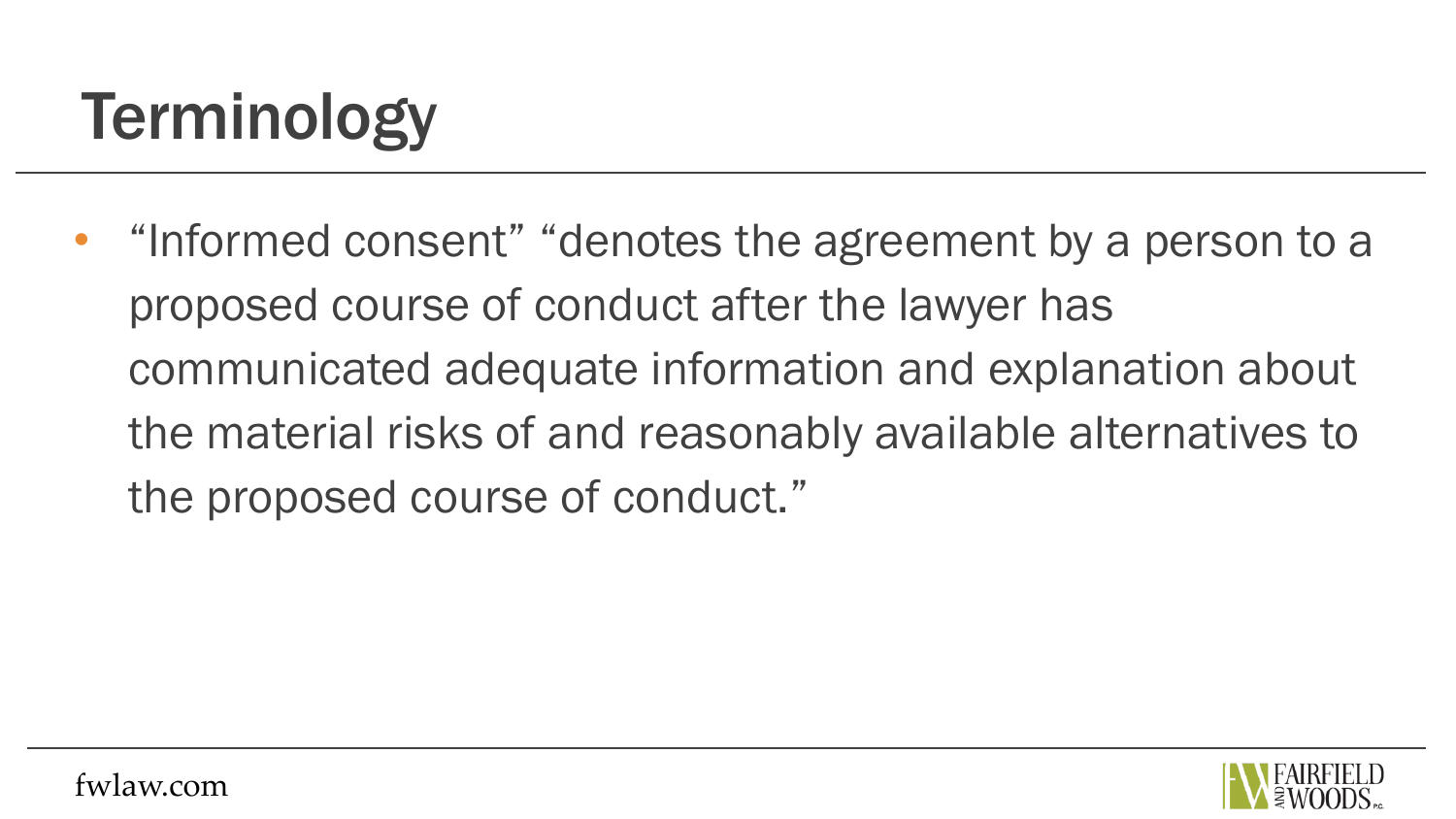## Terminology

- "Informed consent" requires lawyer to communicate
	- adequate information and explanation
	- about the material risks of and
	- reasonably available alternatives."

• This was modeled after SEC concept of full disclosure in an offering.

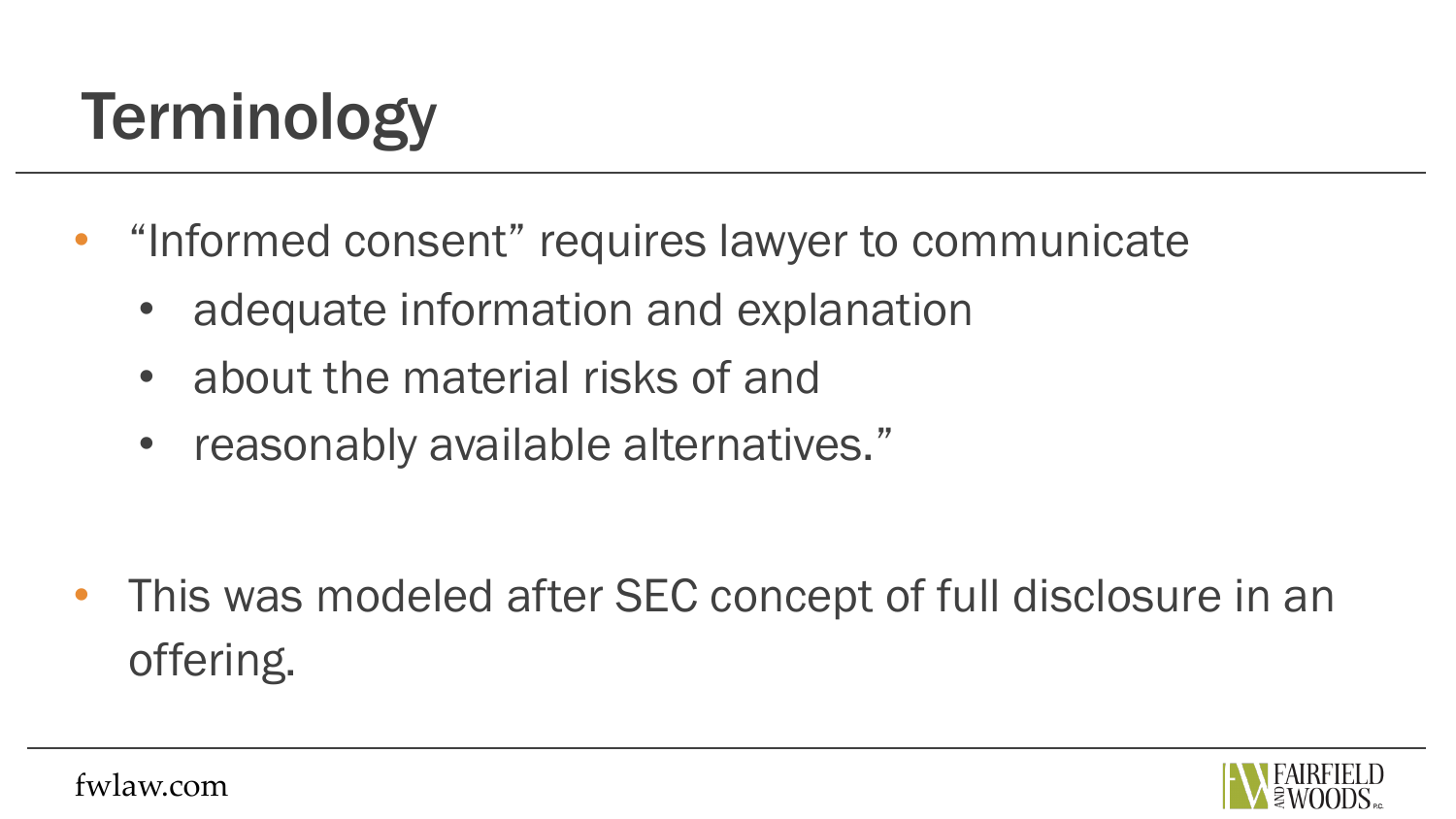#### Rule 1.1 Competence

• You have to be competent.

• If you don't know how to do it, and there is no one to train you to do it, you should not do it.

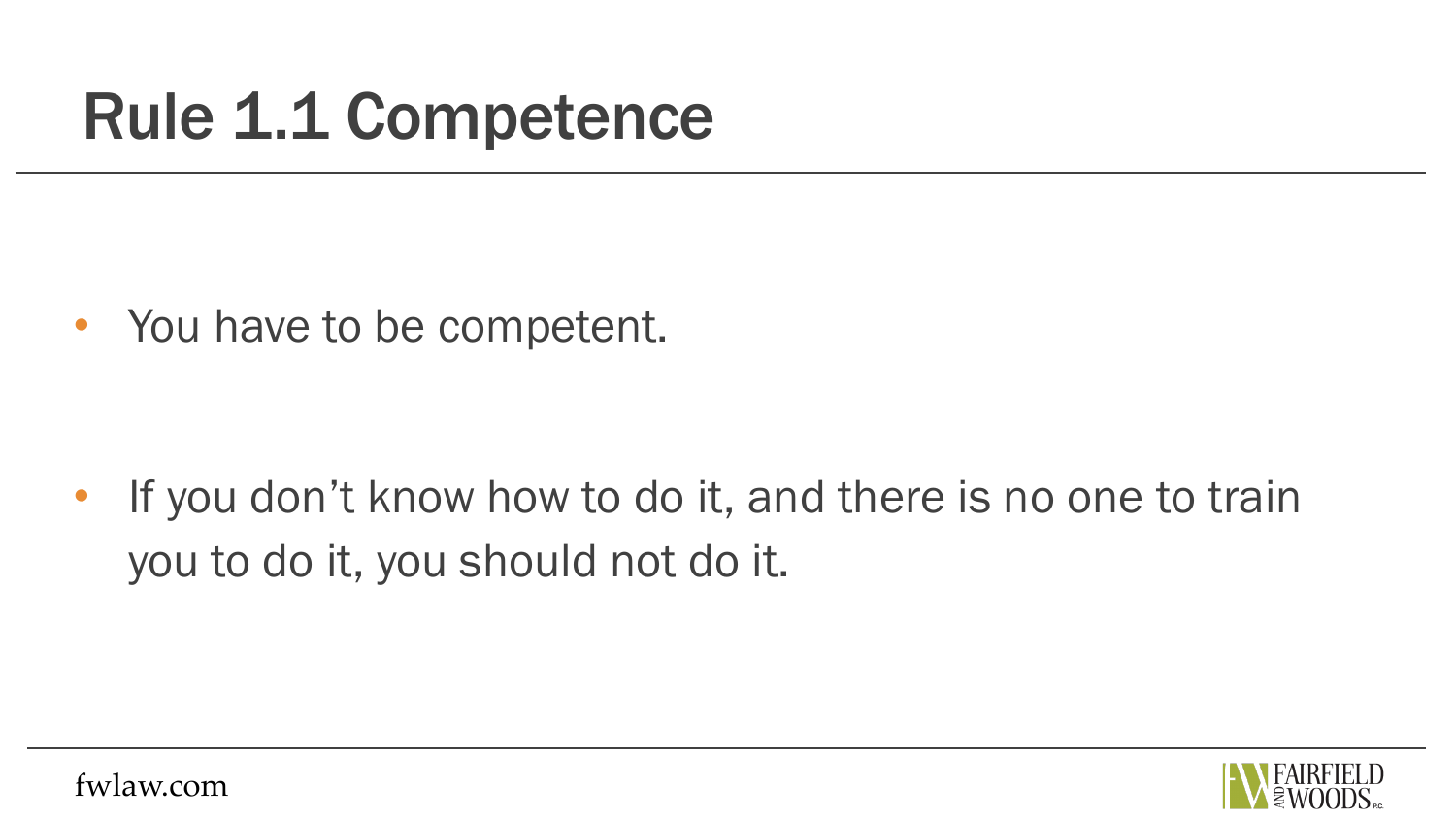#### Rule 1.2 Scope

- Client decides goals; lawyer decides means and methods.
- Cannot advise client to commit crime nor help client do so (exception for marijuana-related advice in Colorado).
- Note this is broader prohibition than engaging in criminal conduct yourself under Rule 8.4.

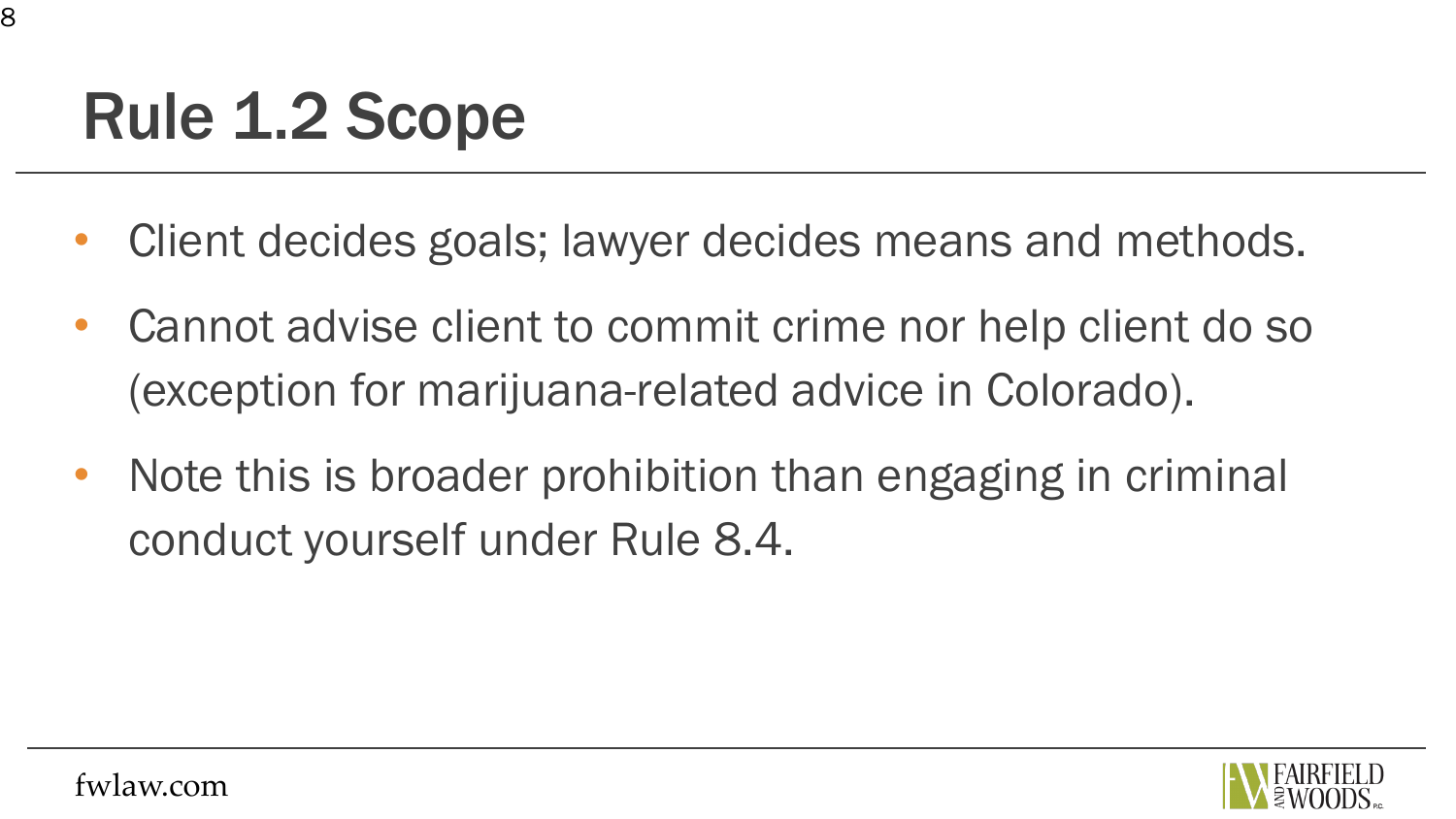#### Rule 1.3 and 1.4 Diligence and Communication

• Have to keep after a matter.

• Have to apprize client as to material developments.

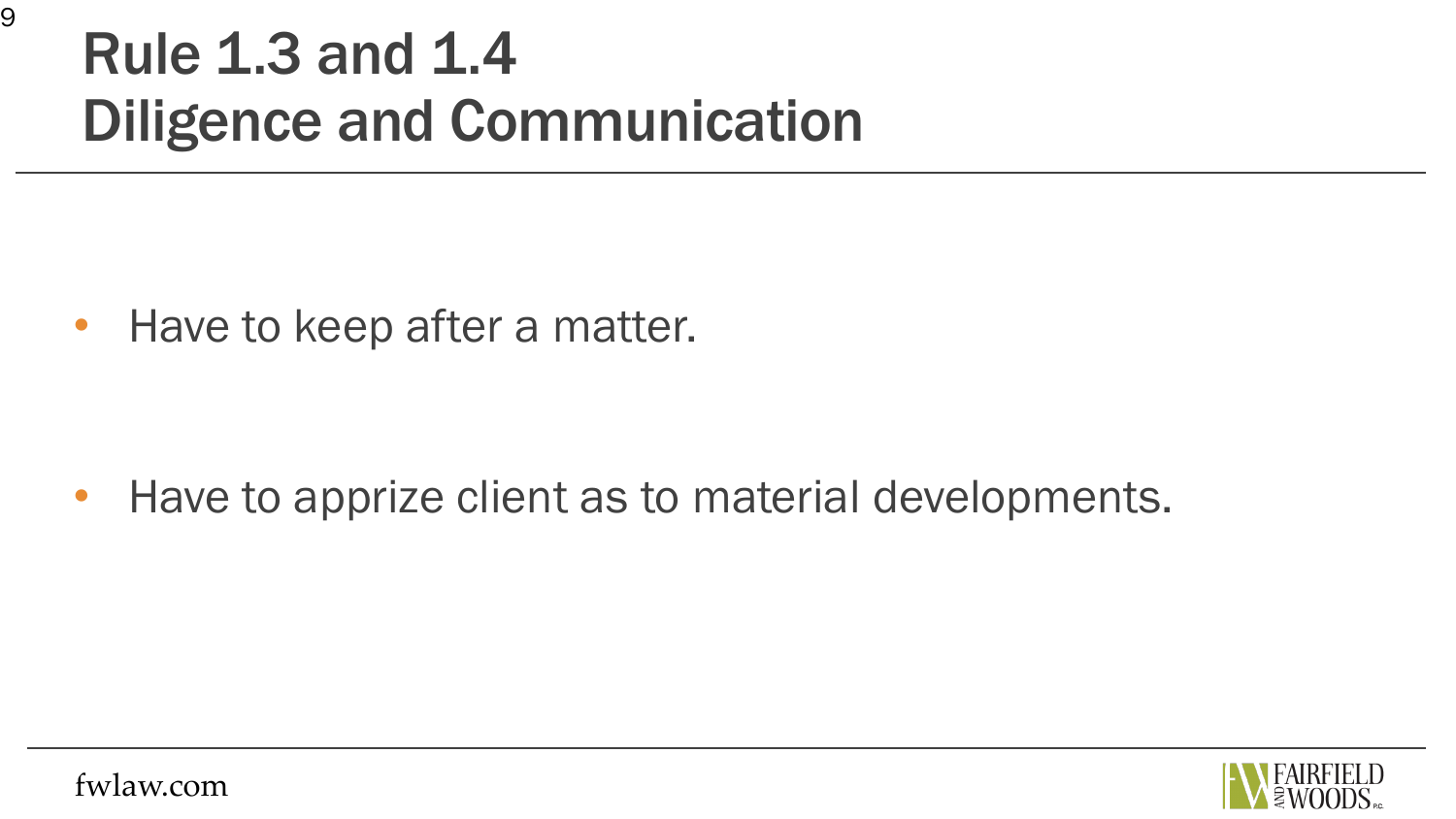#### Rule 1.5 Fees and Costs

• Basis of fees for new clients has to be disclosed in writing.

• For most fee agreements, client does not have to sign.

• For contingency fee agreements, client has to sign.

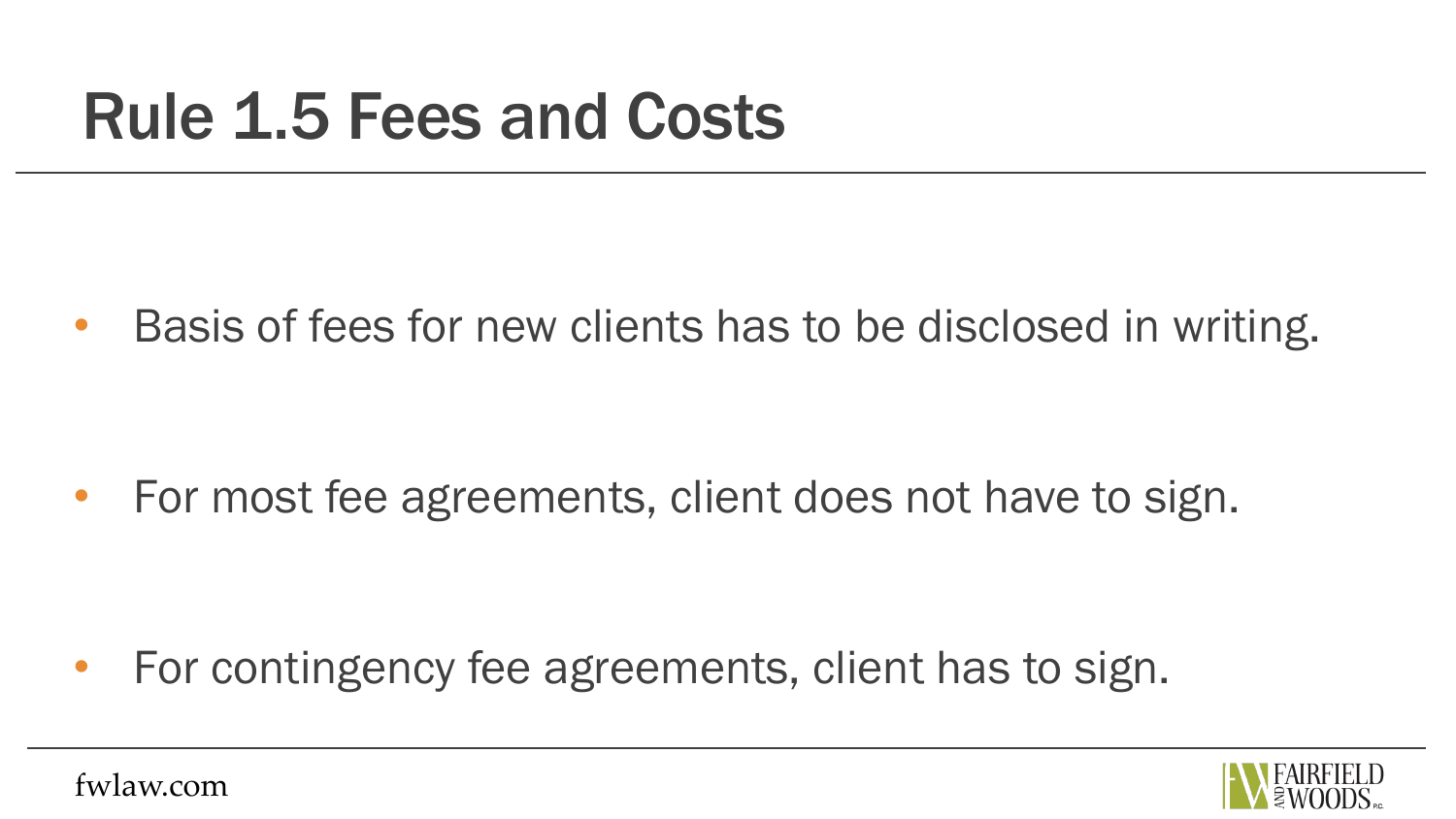#### Rule 1.5 Fees and Costs

Rule 1.5 (a): "A lawyer shall not make an agreement for, charge, or collect and unreasonable fee . . . ."

• Suppose an agreement for a fee includes some kind of upside "kicker" (such as an interest in a start-up client) that results in a very high fee for minimal work.

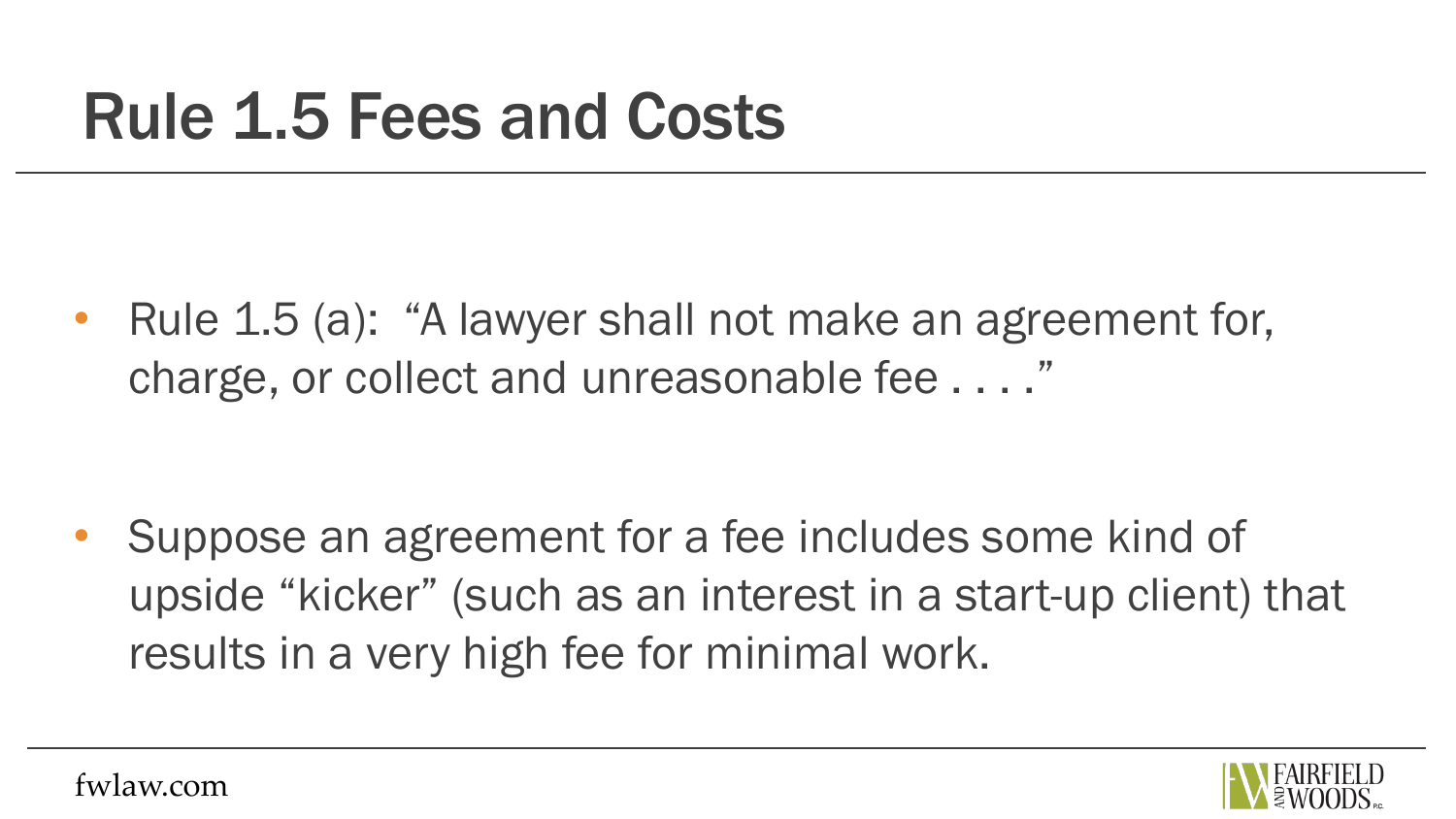#### Rule 1.5 Fees and Costs

• Typical Rule 1.5 analysis looks at reasonableness of fees at time agreement is made (just like other contracts).

Argument: 10% of zero is zero, and when stock issued it was worthless, so fee must be reasonable.

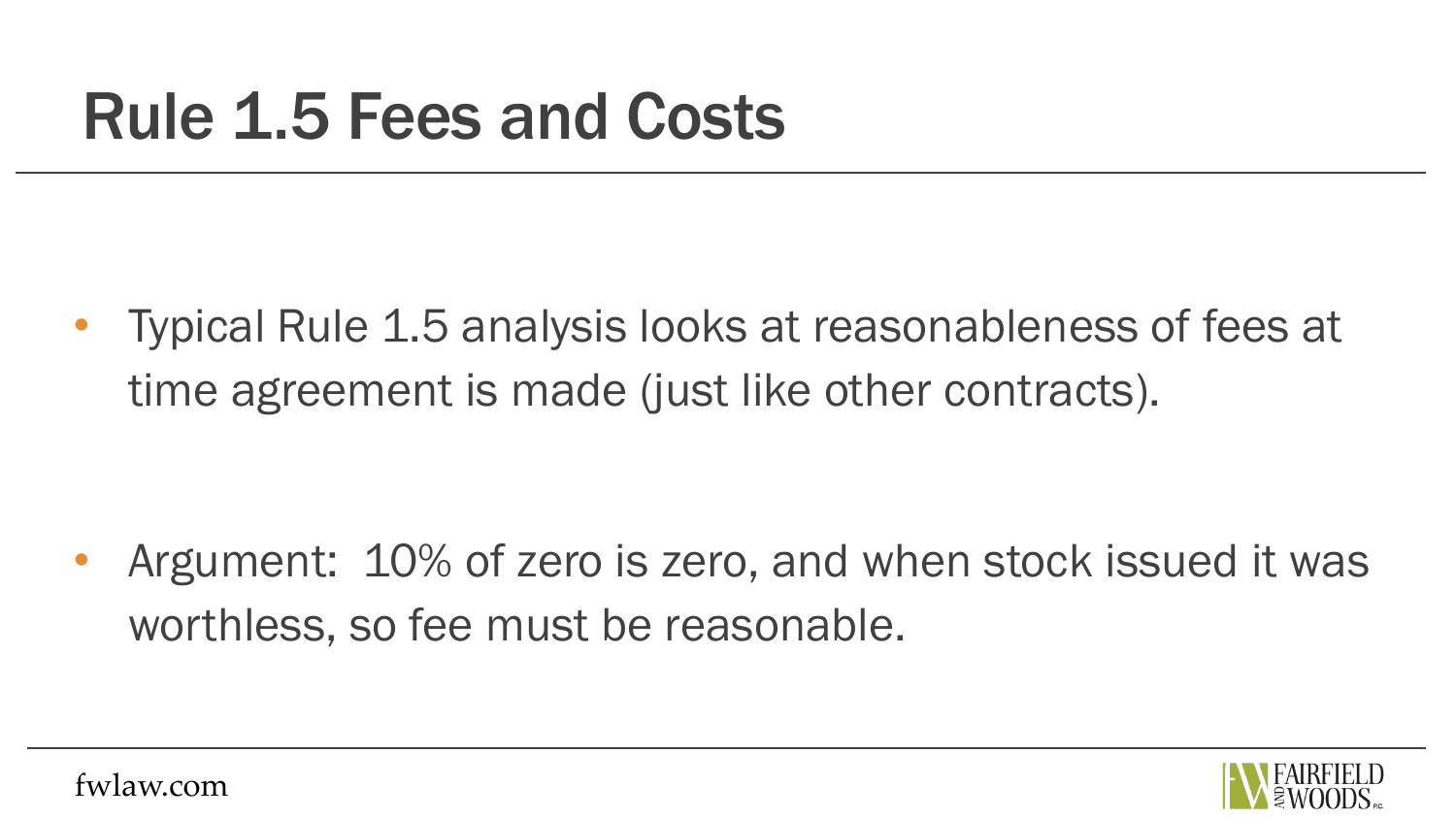#### Fees and Costs

• Counter argument: Many of the factors under Rule 1.5(a) can only be addressed in hindsight (difficulty, novelty, time consumed, etc.).

• So there is some chance this fee would be determined to be unreasonable after stock skyrocketed, not at time of issuance.

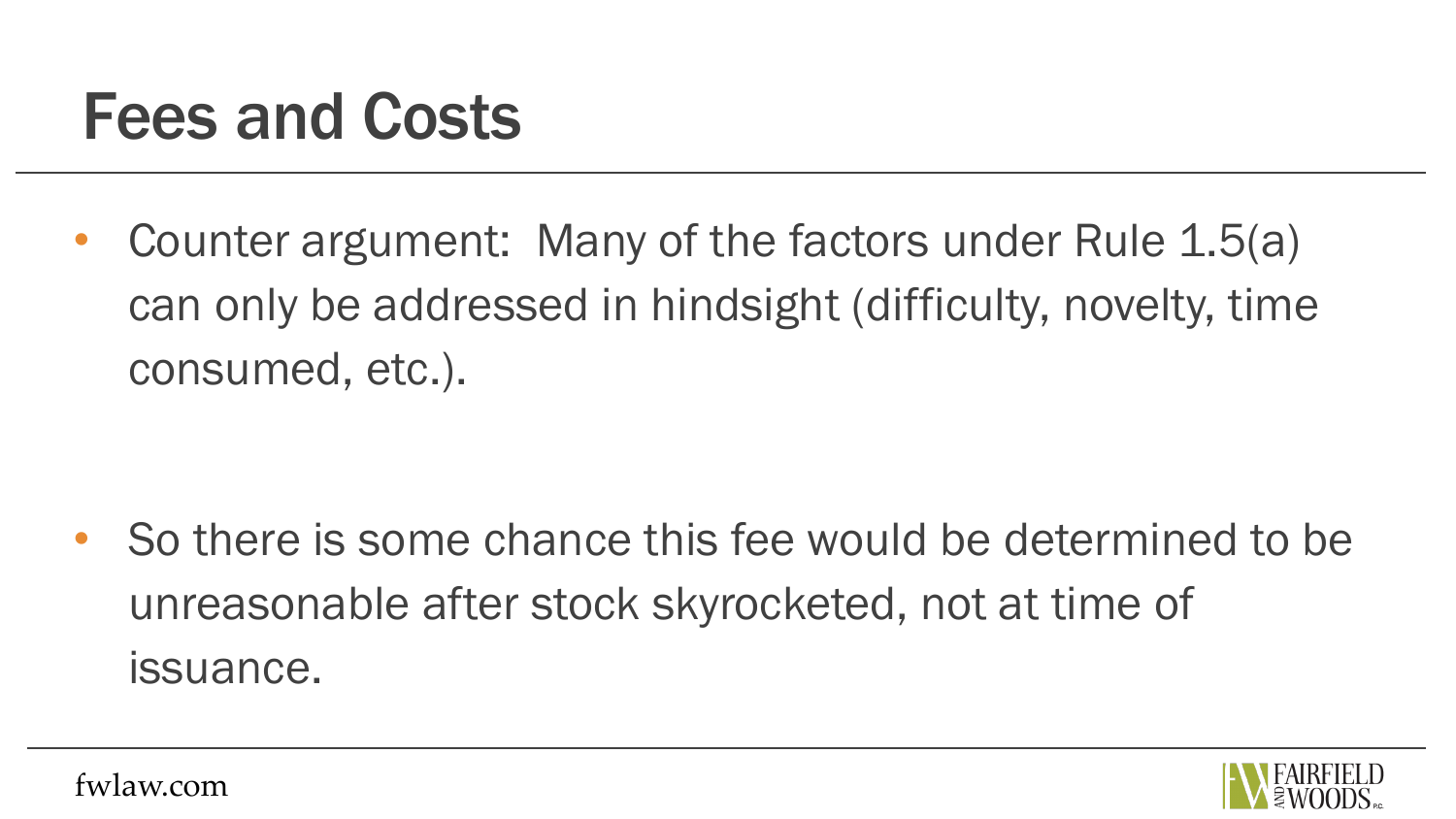#### Fees and Costs

- Rule 1.5 also prohibits a lawyer "an unreasonable amount for expenses."
- This rule arose out of an article in the ABA Journal over 30 years ago referring to "Skaddenomics," the practice of charging clients for donuts at meeting at a 60% mark up.
- Outside counsel can mark up costs a small amount, but it has to be a reasonable approximation of actual costs.

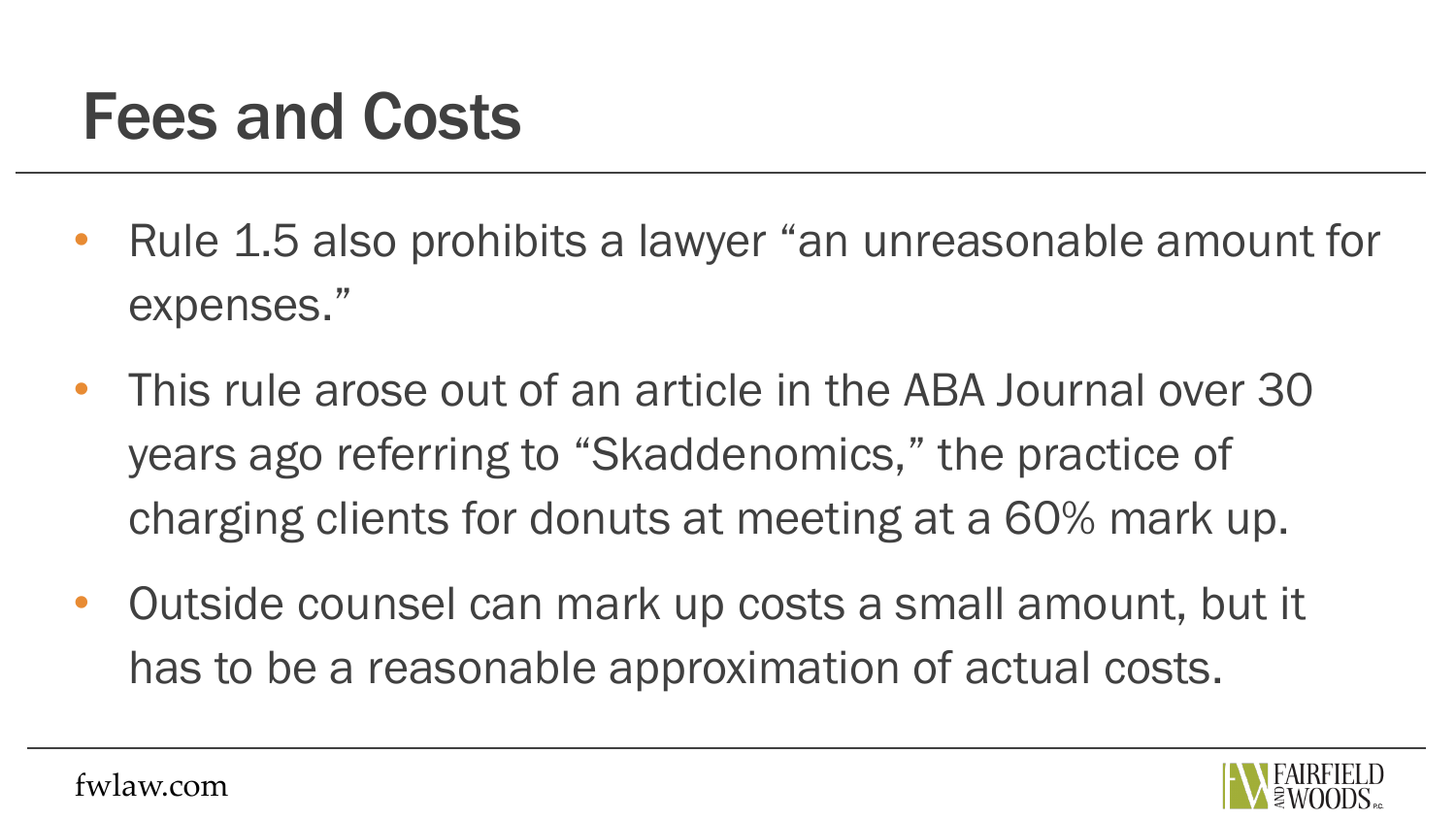• Much broader the "confidences and secrets" under former Code of Professional Responsibility.

With few exceptions, simply cannot talk about client matters, even if they are discussed in the local newspaper.

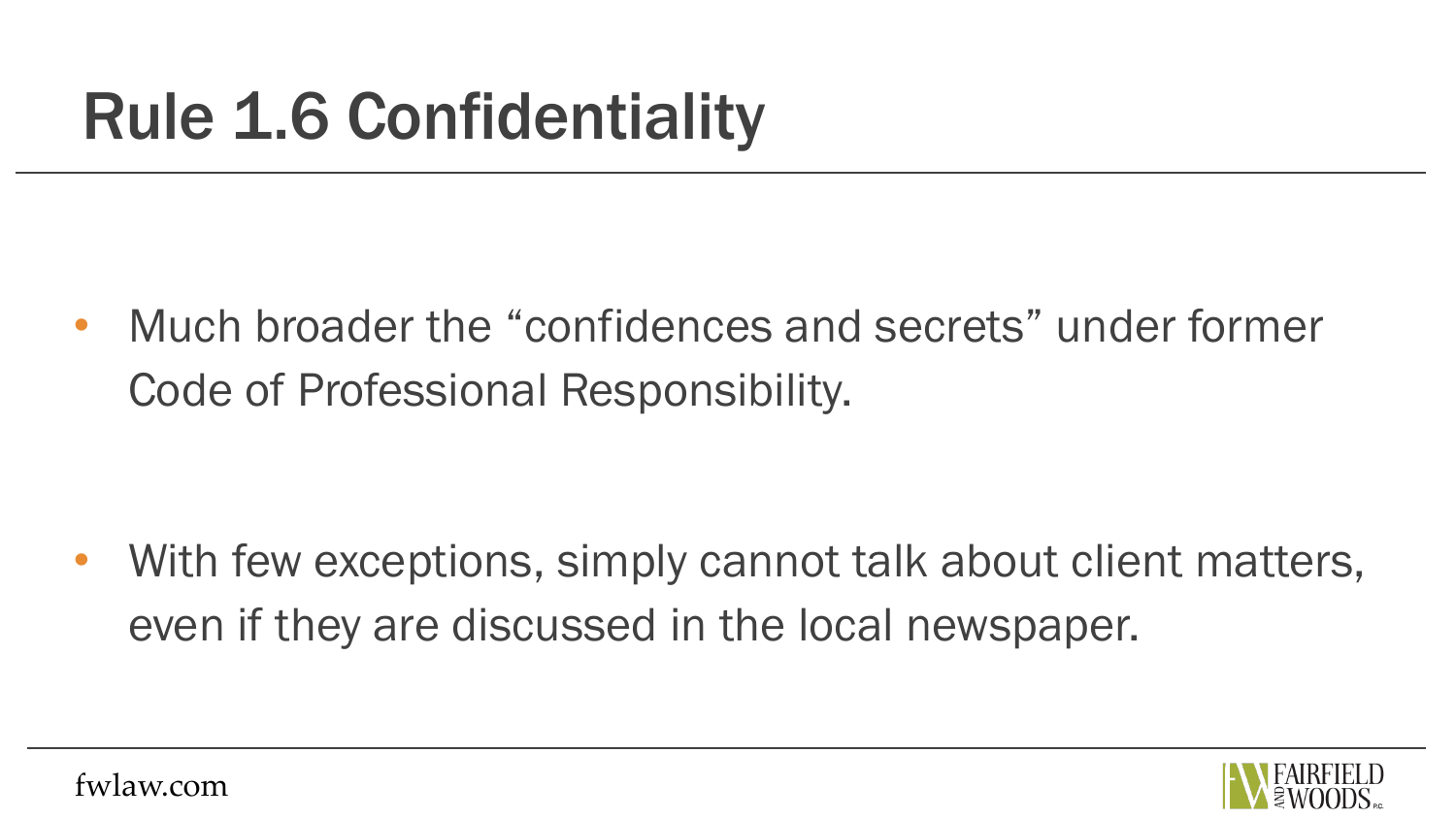• This rule can be complied with by "informed consent" from the client.

• This does NOT have to be confirmed in writing.

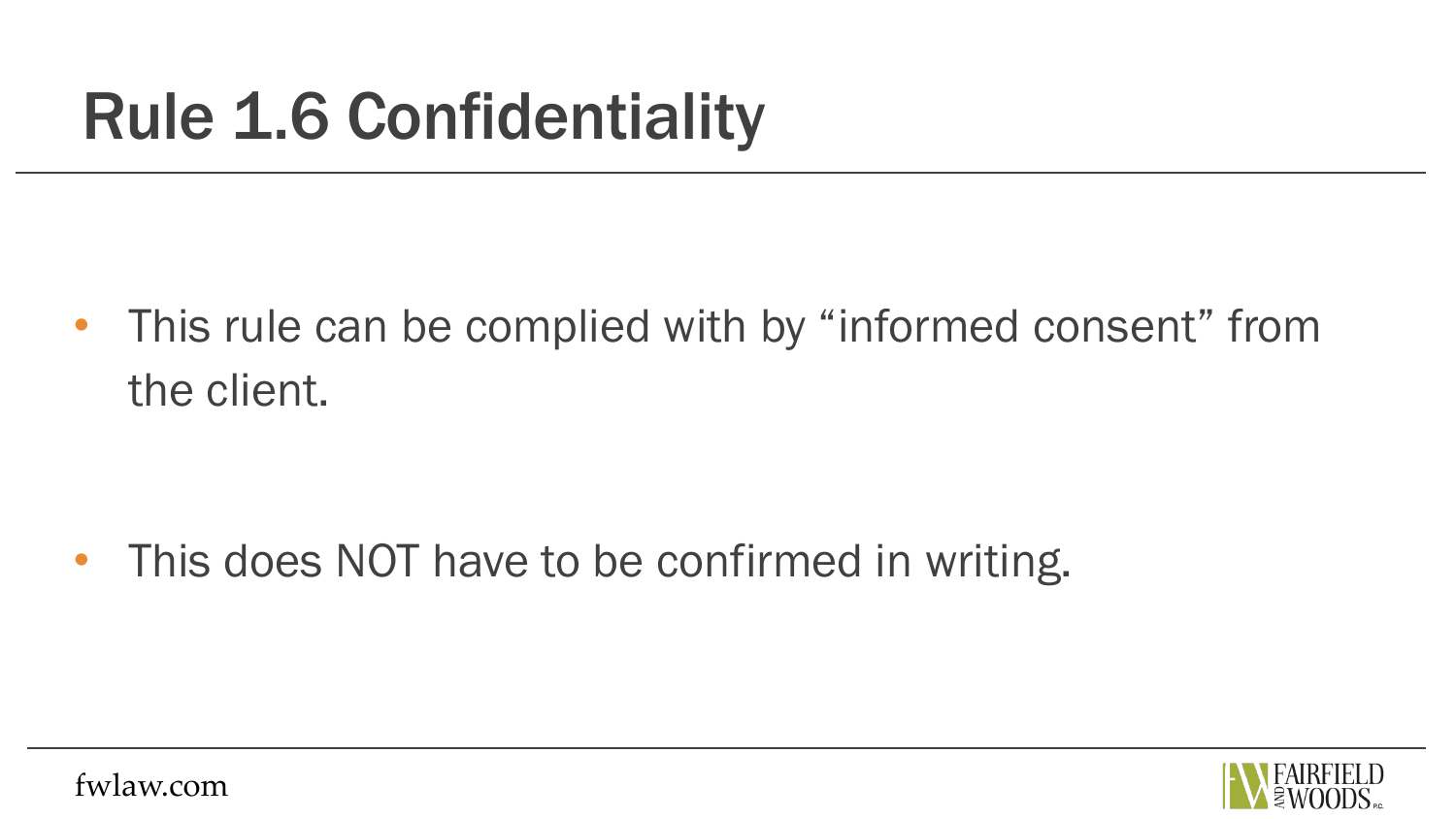- Exceptions include:
- (1) to prevent reasonably certain death or substantial bodily harm;
- (2) to prevent the client from committing a crime or fraud that is reasonably certain to result in substantial injury to the financial interests or property of another and in furtherance of which the client has used or is using the lawyer's services;

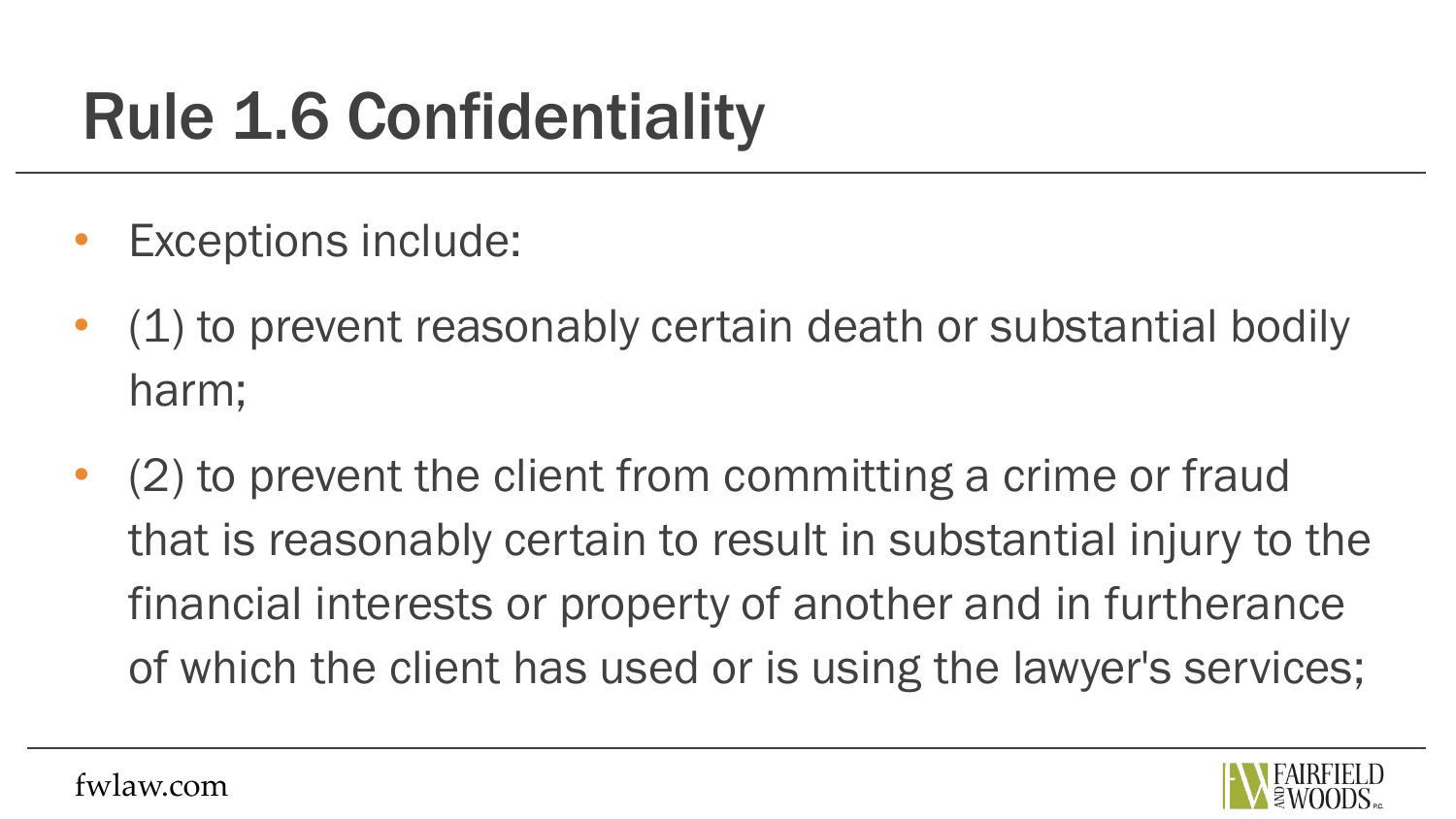- Exceptions include:
- (3) to prevent, mitigate or rectify substantial injury to the financial interests or property of another that is reasonably certain to result or has resulted from the client's commission of a crime or fraud in furtherance of which the client has used the lawyer's services;
- This grew out of post-Enron hearings.

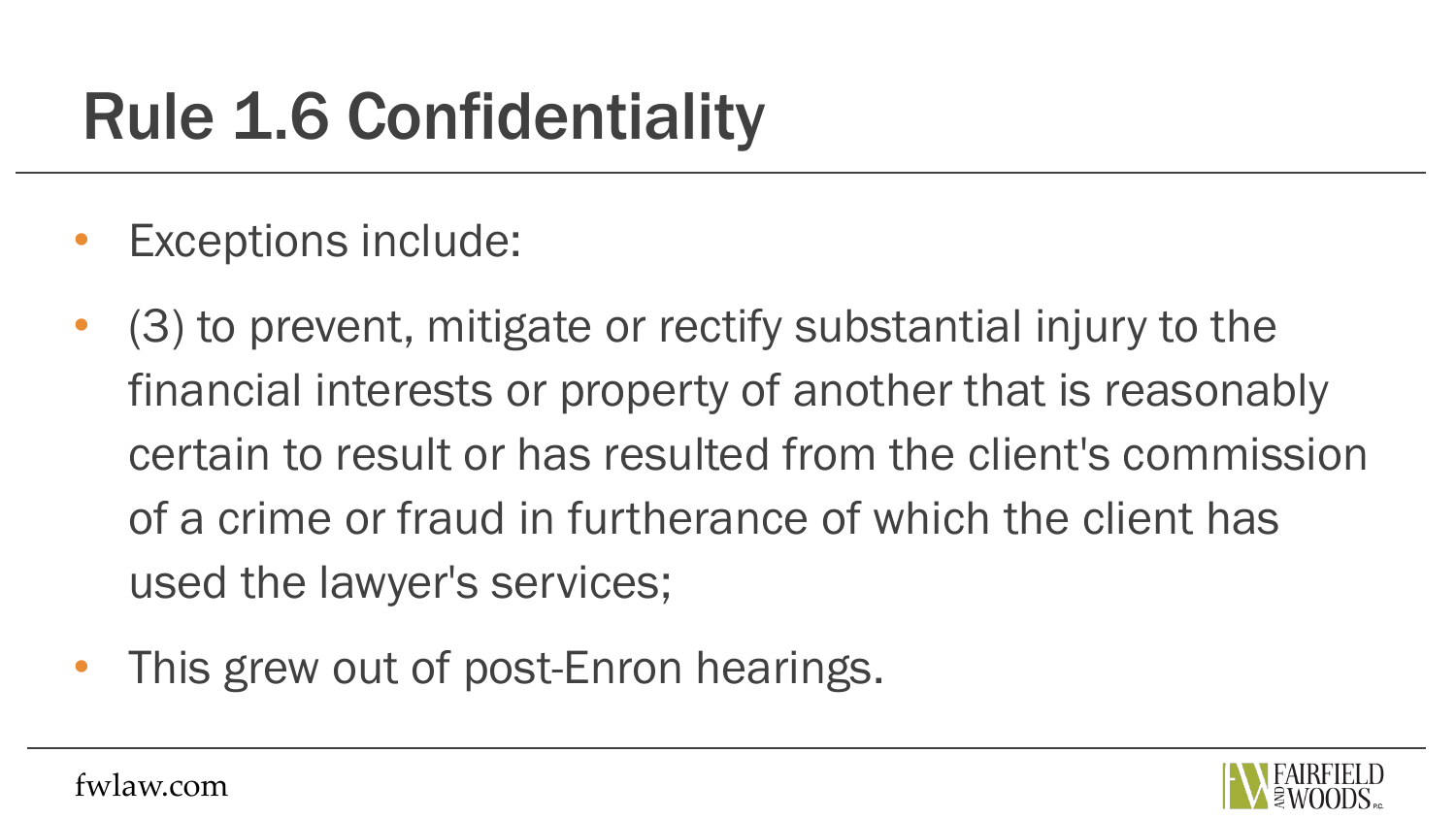- Exceptions include:
- (4) to secure legal advice about the lawyer's compliance with these Rules;
- (5) to establish a claim or defense on behalf of the lawyer in a controversy between the lawyer and the client, to establish a defense to a criminal charge or civil claim against the lawyer based upon conduct in which the client was involved, or to respond to allegations in any proceeding concerning the lawyer's representation of the client;

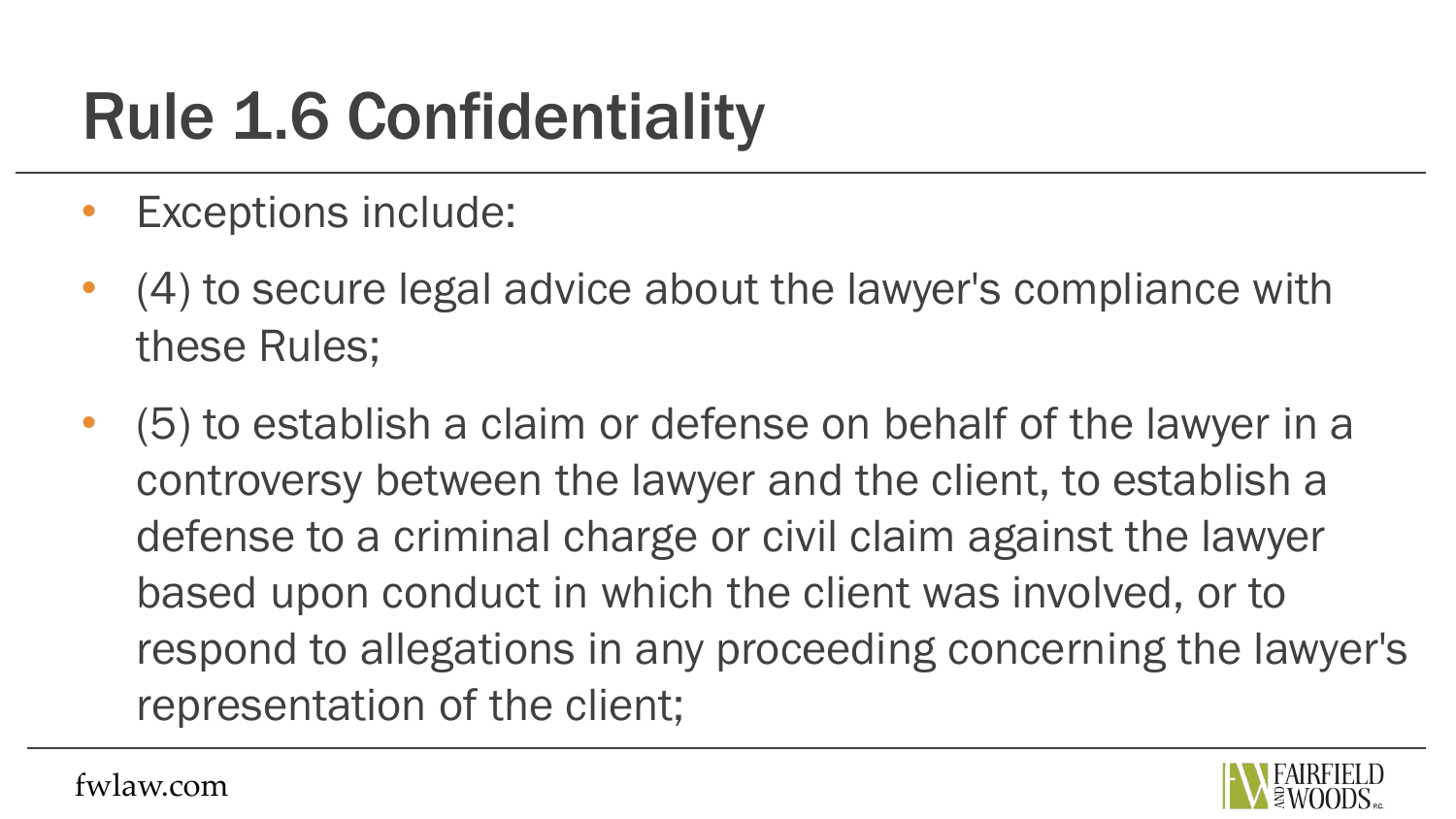- Exceptions include:
- (6) to comply with other law or a court order; or
- (7) to detect and resolve conflicts of interest arising from the lawyer's change of employment or from changes in the composition or ownership of a firm, but only if the revealed information would not compromise the attorney-client privilege or otherwise prejudice the client.

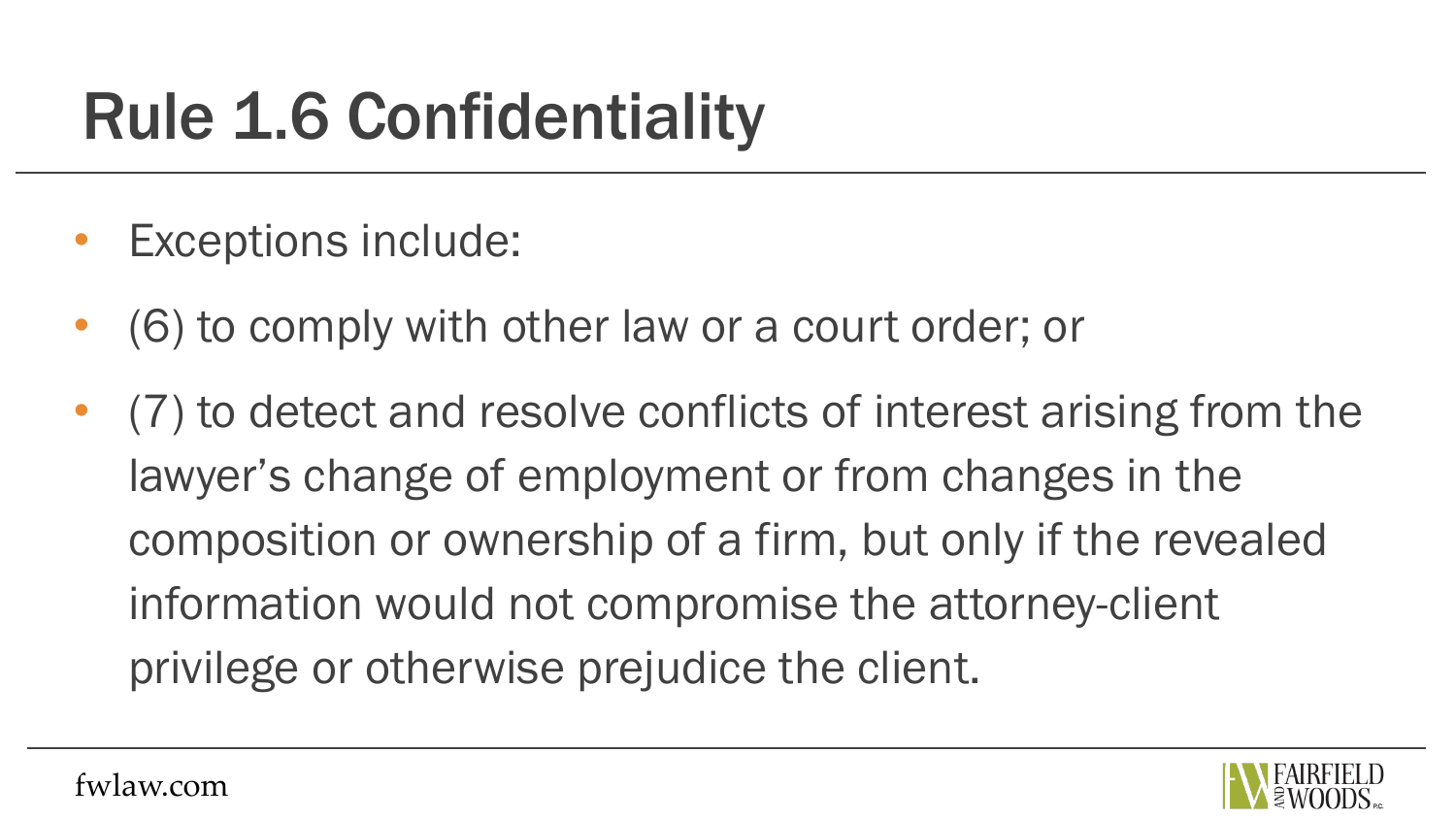• Two types of conflicts:

- Directly adverse (Rule 1.7(a)(1)); and
- Material limitation conflict (Rule 1.7(a)(2)).

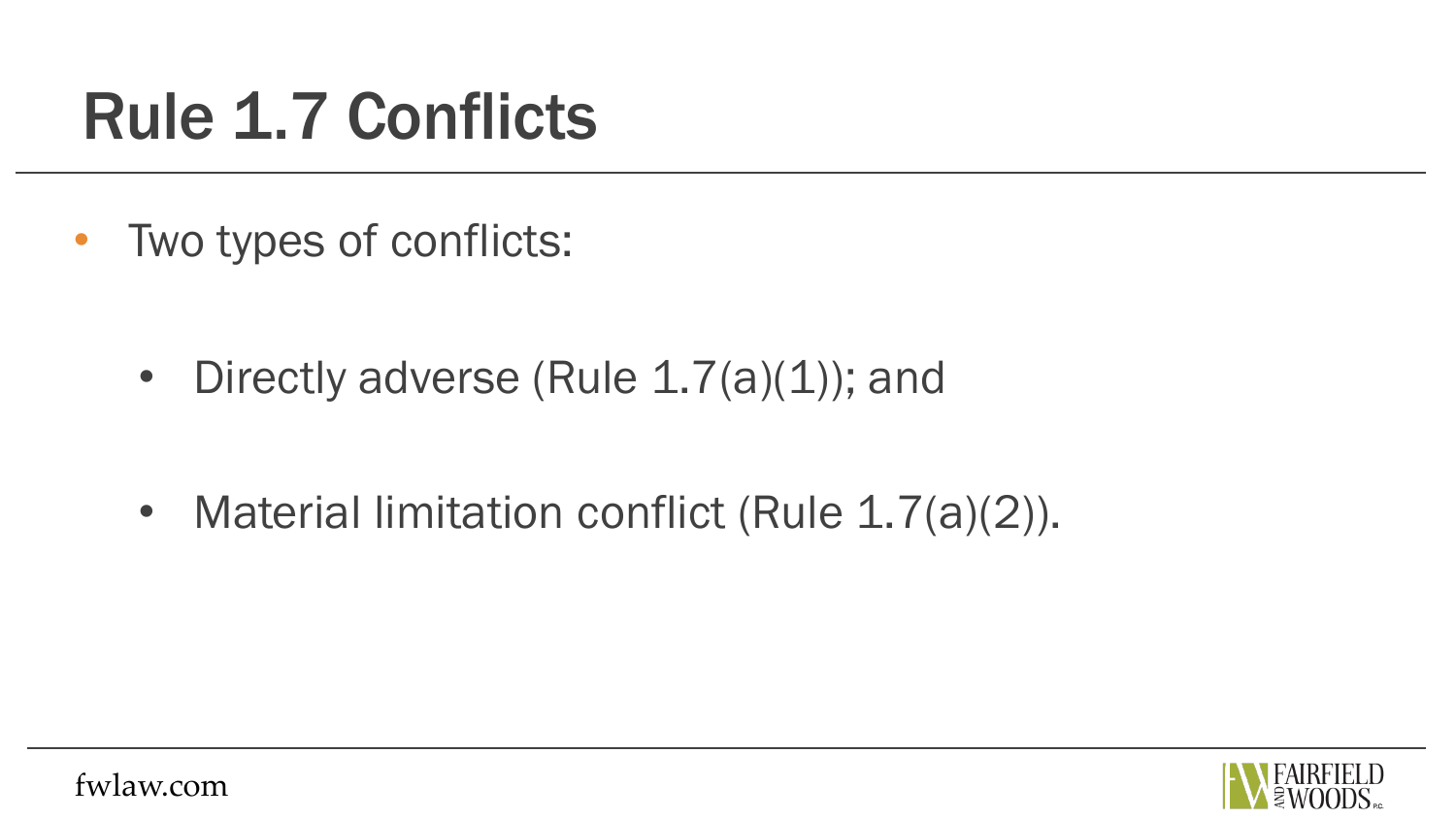- Directly adverse means exactly what it sounds like.
- Cannot be adverse to client.
- In negotiation setting, this can be consented to by client.
- In litigation, it cannot be consented to by client.

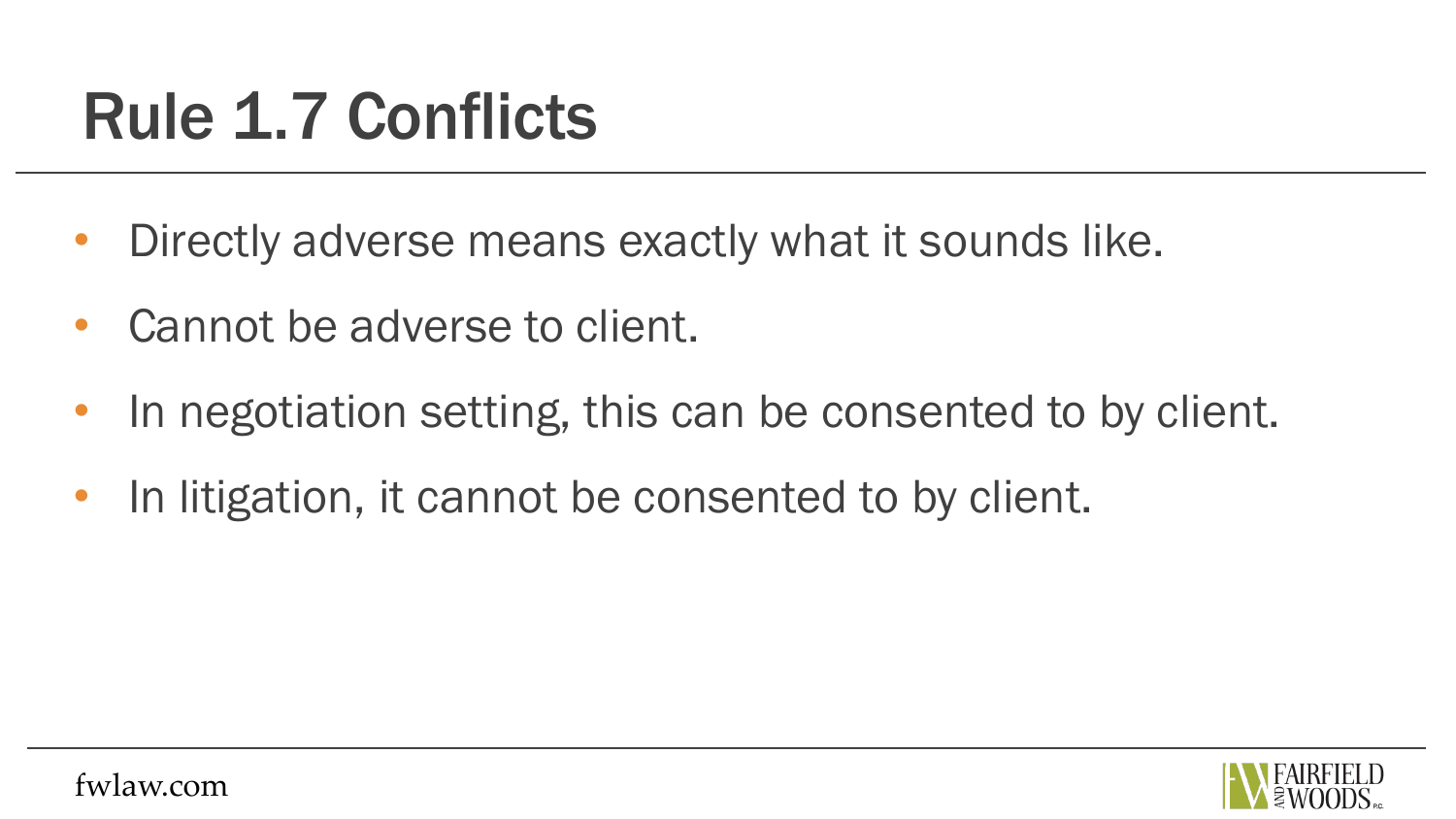• Also need to be sensitive to material limitation conflicts (Rule  $1.7(a)(2)$ ).

• Anytime something materially limits your ability to give objective advice.

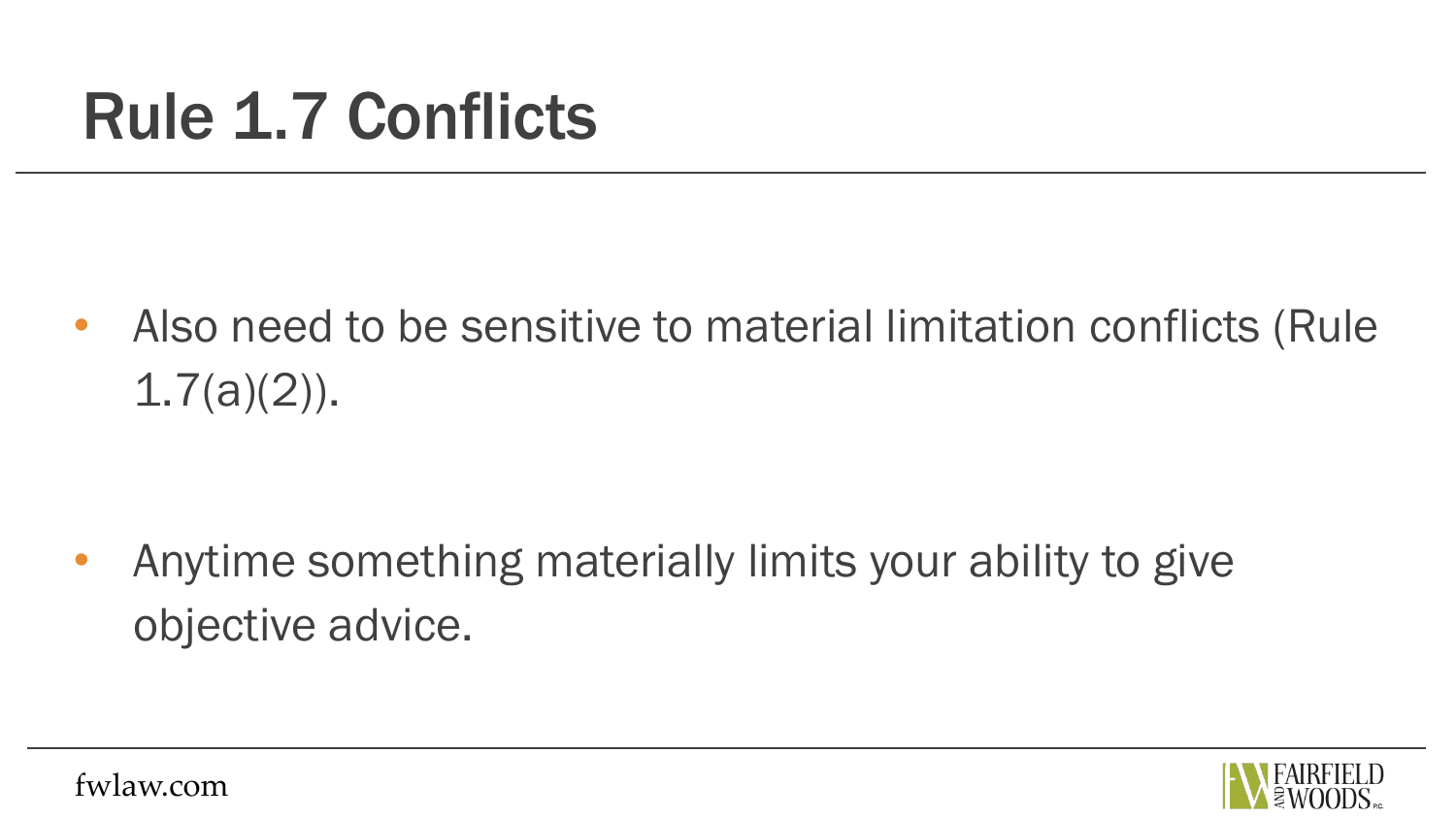- Material limitation are real conflicts; just like directly adverse conflicts.
- If you have either type, you have to go through the same conflict waiver analysis.
- Consent from a client must be confirmed in writing.

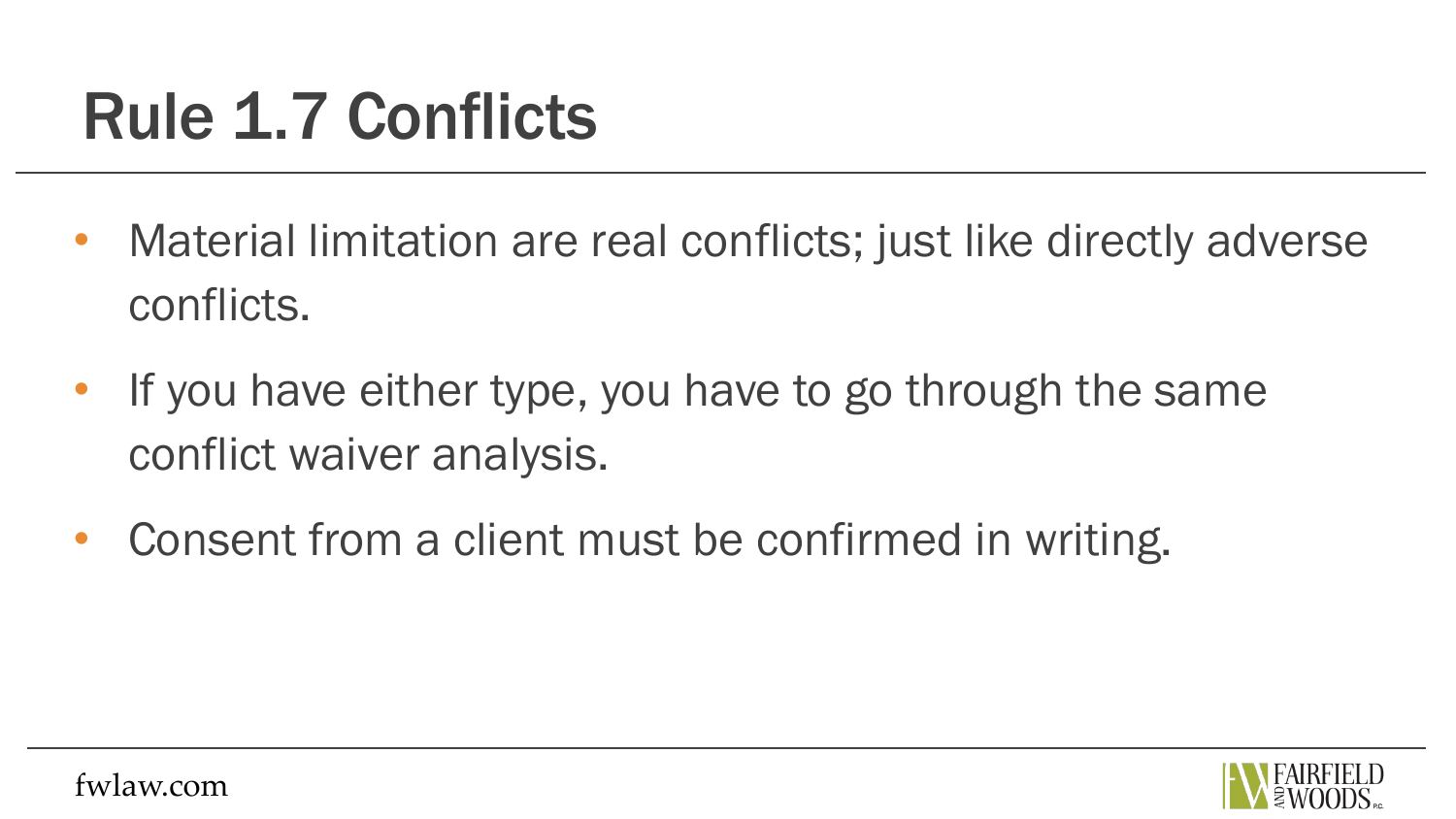• "Confirmed in writing" means:

• Client sends writing to you (email fine).

• You have oral conversation with client, and then you confirm to client in writing within reasonable time.

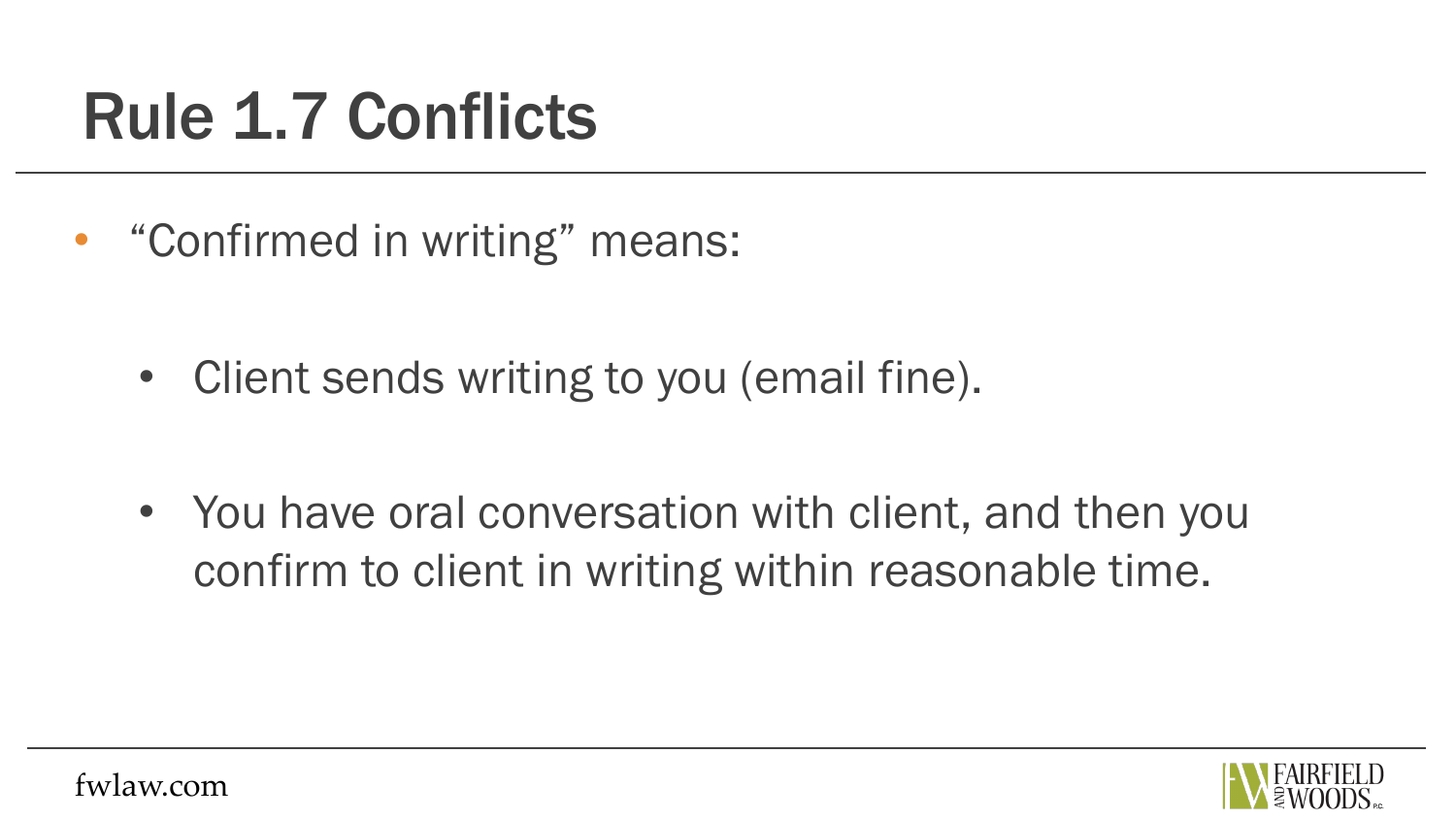• "Confirmed in writing" does NOT mean:

• "We've worked together a while, and I don't think you'll see this as a problem. If I am wrong, let me know."

• Must be confirmation not assumption.

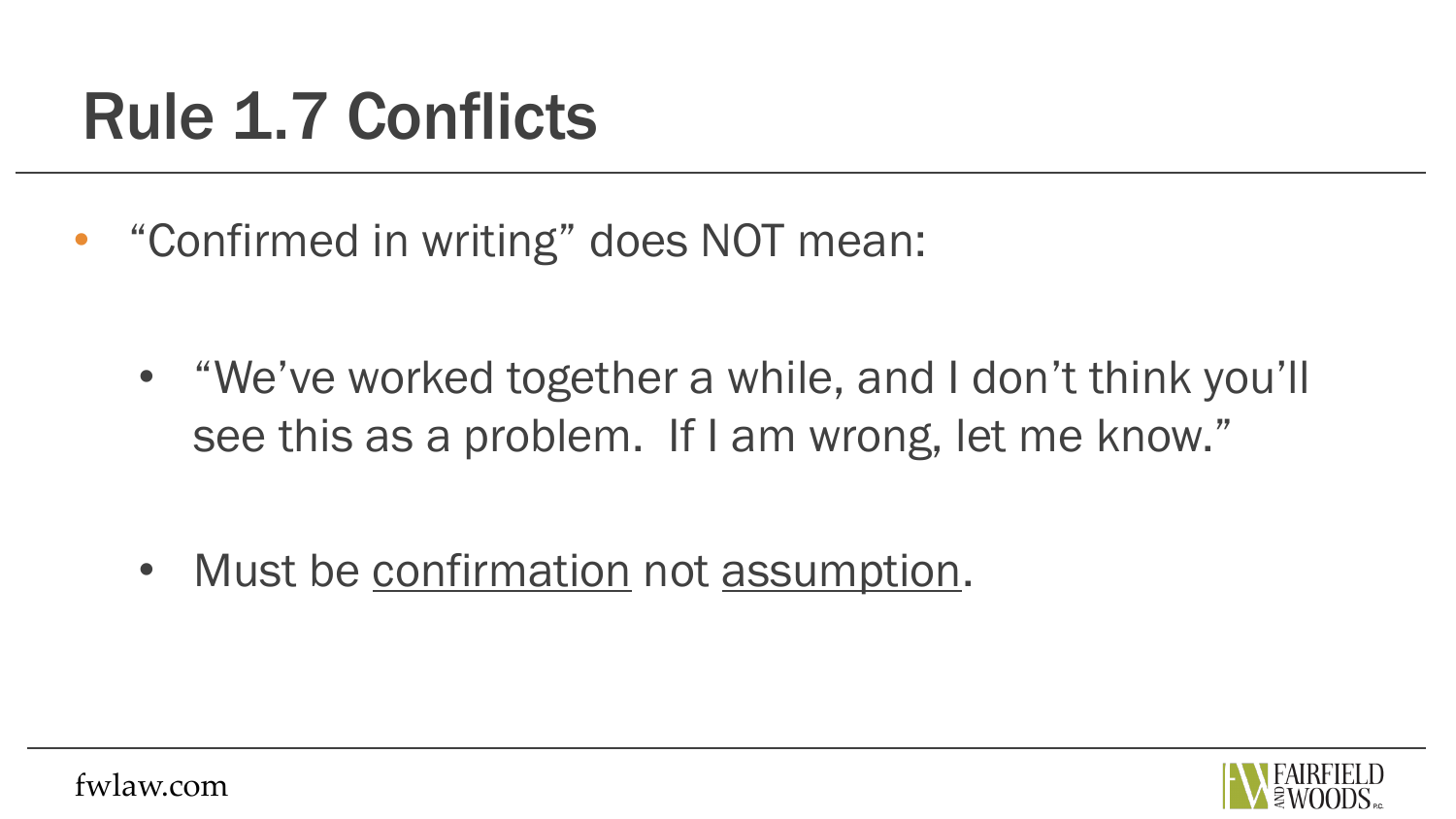#### 1.8 Special Conflicts of Interest

• This provides both procedural and substantive steps for a lawyer who is going into business with a client.

• No sex with a client unless sexual relationship predated legal relationship.

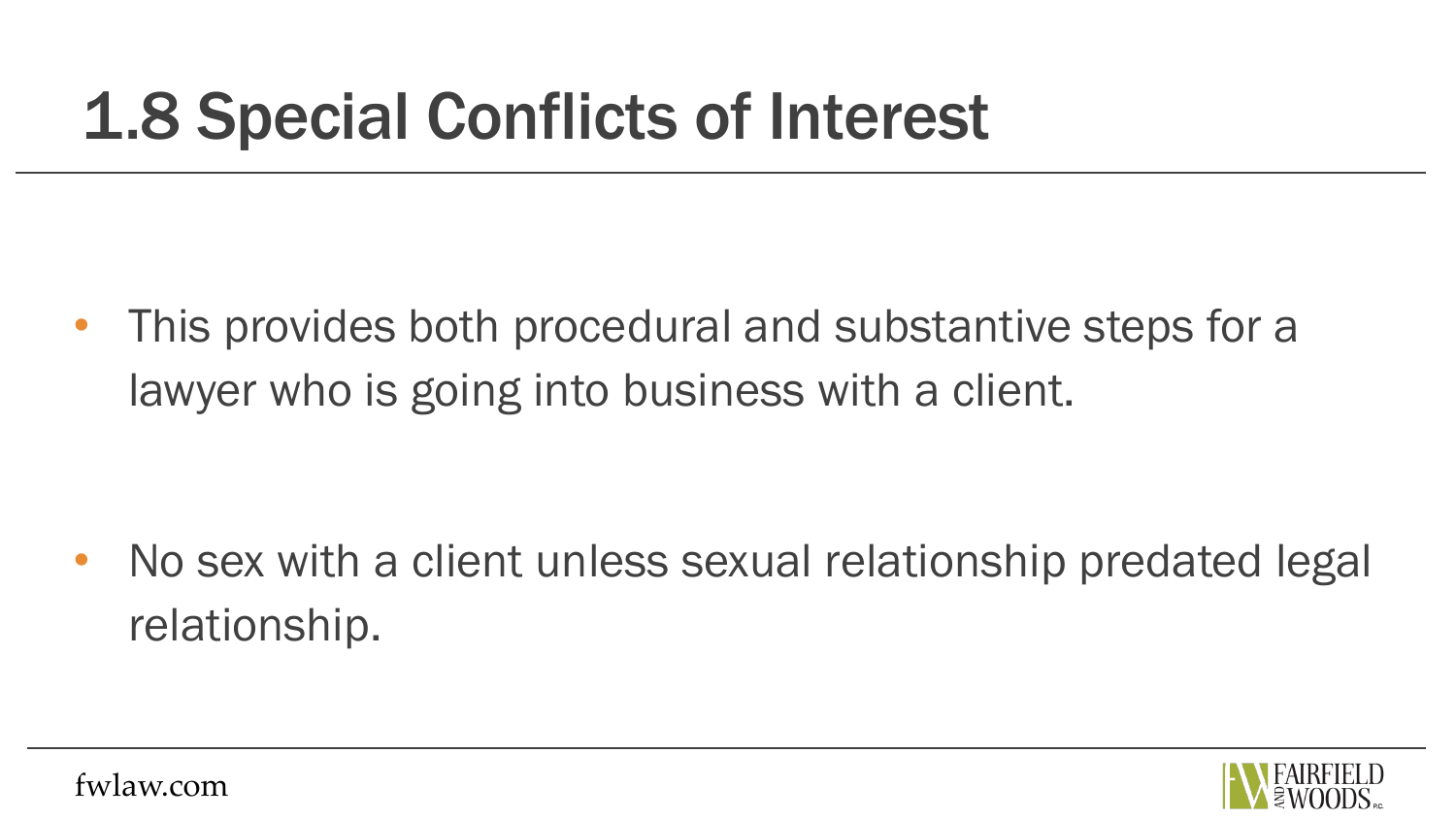### Rule 1.9 Duties to Former Clients

- Rule 1.6 continues to apply to former clients.
- Conflicts rules apply if new matter is "substantially related" to the former matter.
- If so, have to get client consent (confirmed in writing) from both clients to represent new client.
- If not, do not even mention to either client.

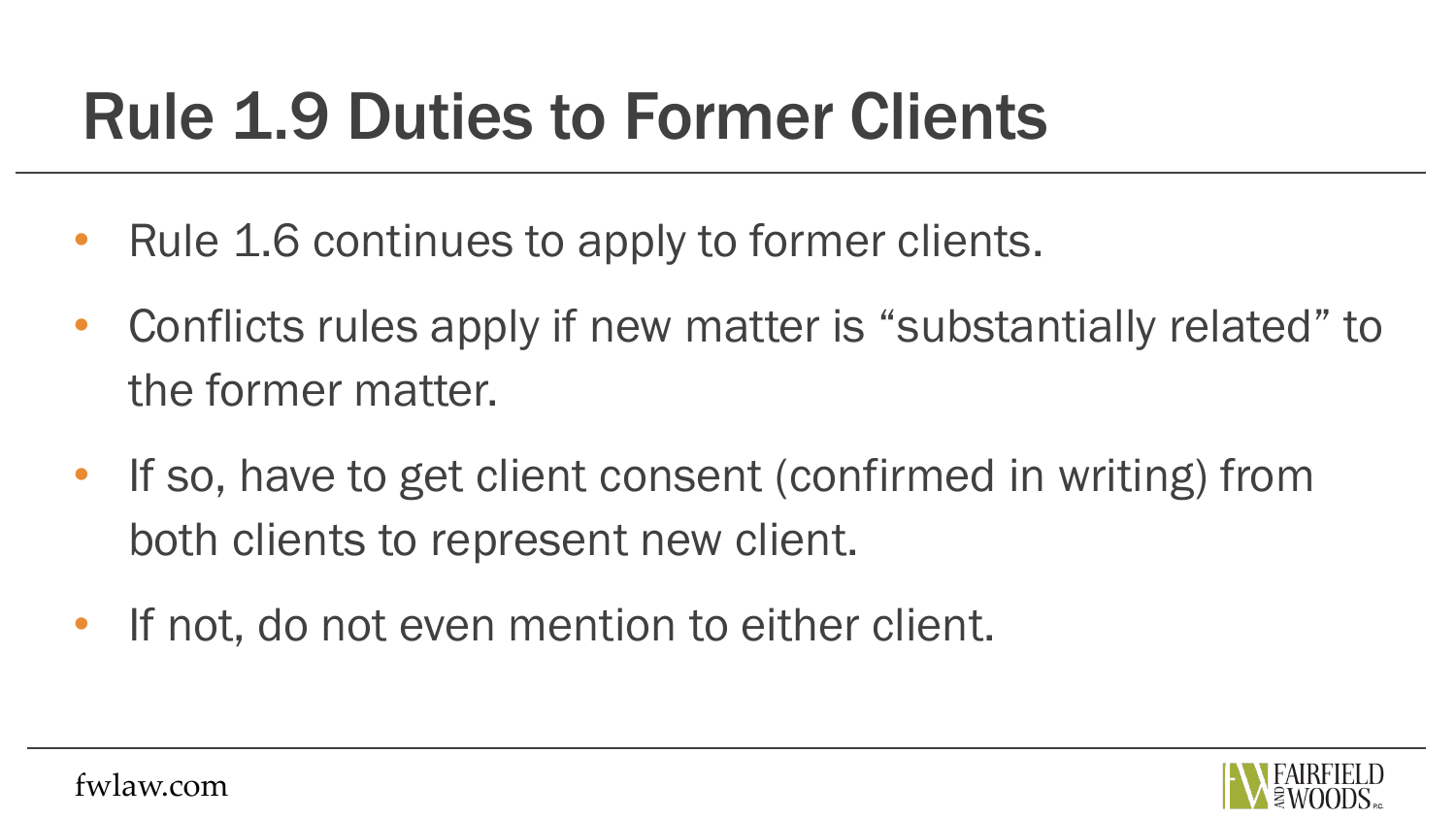### Rule 1.10 Imputed Conflicts

• If a lawyer is disqualified for a business reason, entire firm is disqualified.

• If the lawyer is disqualified for a personal reason, then entire firm is not disqualified.

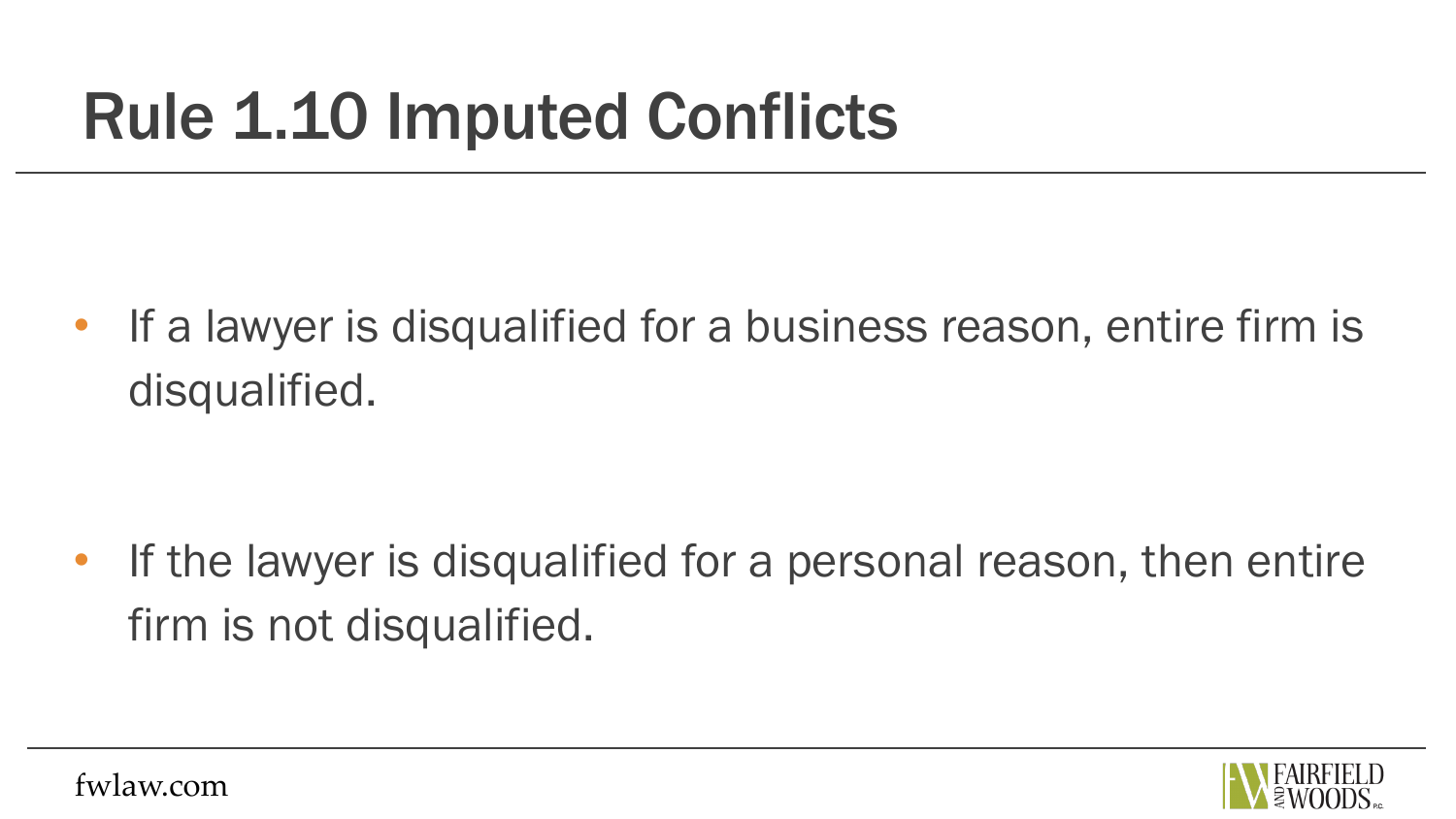## Rule 1.10 Imputed Conflicts

- Rule 1.10 (Imputed Conflicts) is the only substantive rule that refers directly to in-house counsel.
- Comment [1] reiterates from definitions that "firm" for purposes of imputed disqualification includes in-house department.
- So not only is attorney disqualified, but entire in-house department is.

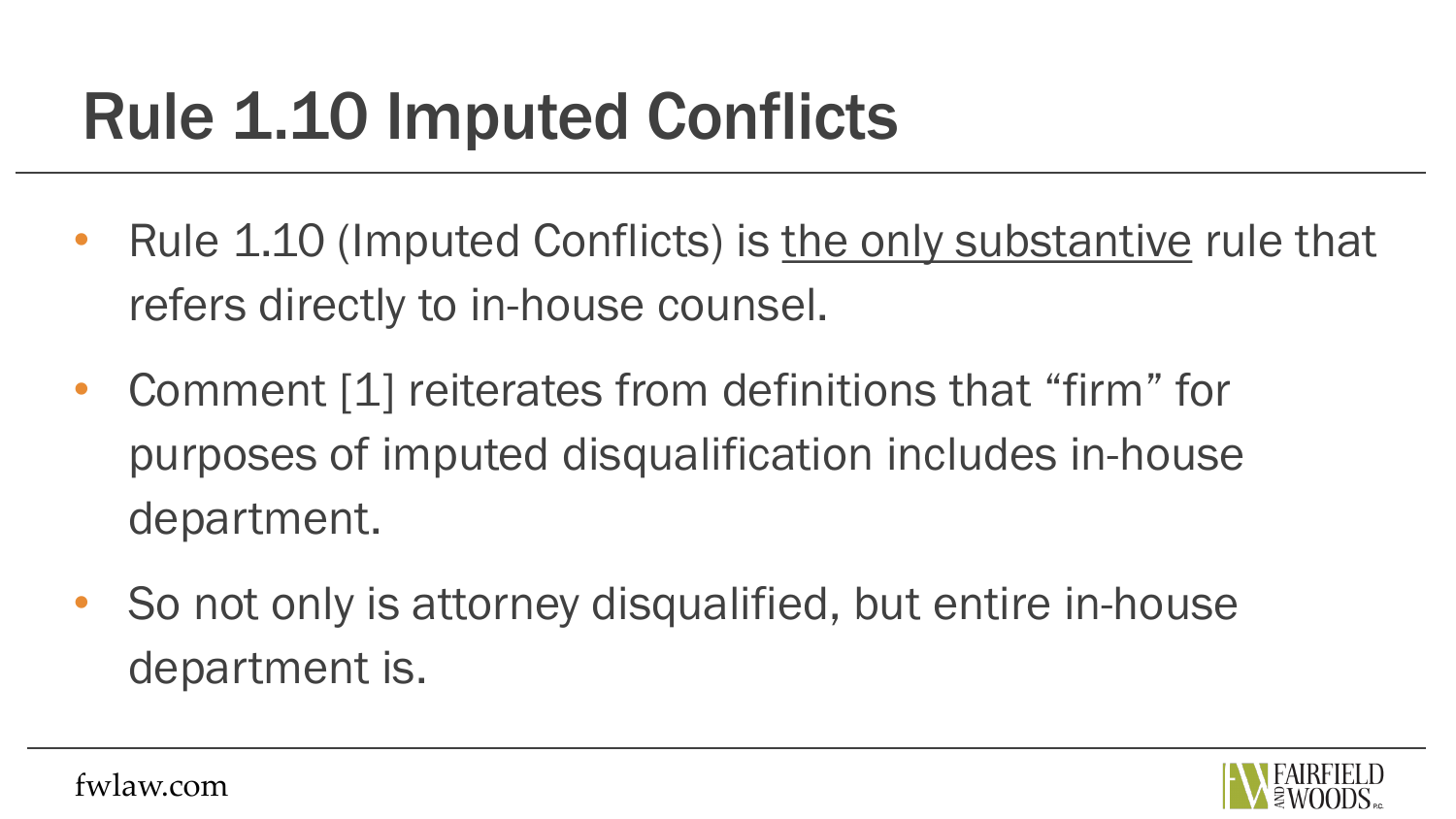### Rule 1.10 Imputed Conflicts

• A confidentiality wall can work in some circumstances.

If applicable, needs to be timely (better before lawyer changing firms even starts) and effective.

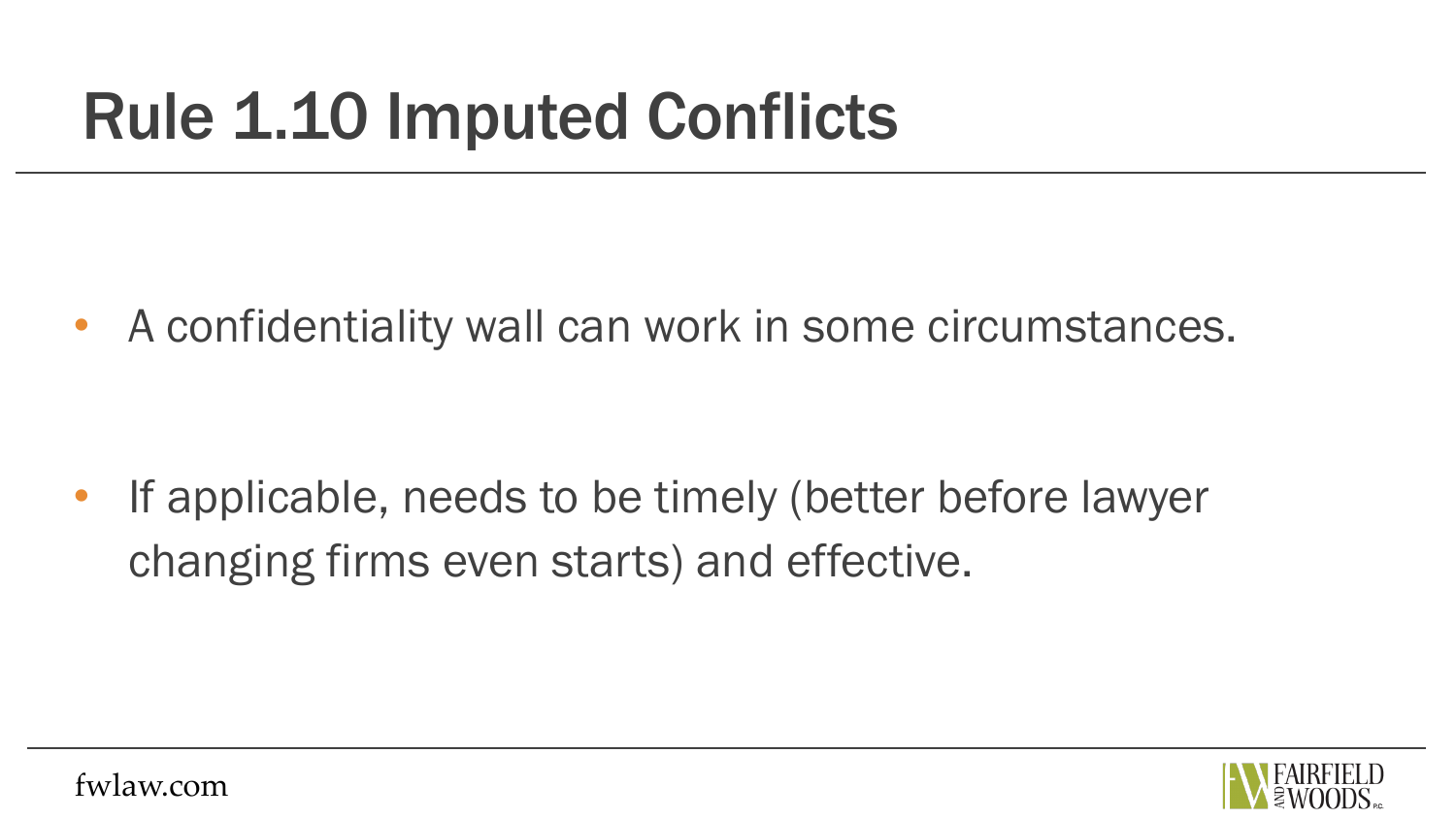• Organization, not constituents you deal with, is client.

• If constituents get confused about this, the lawyer has to explain it to them.

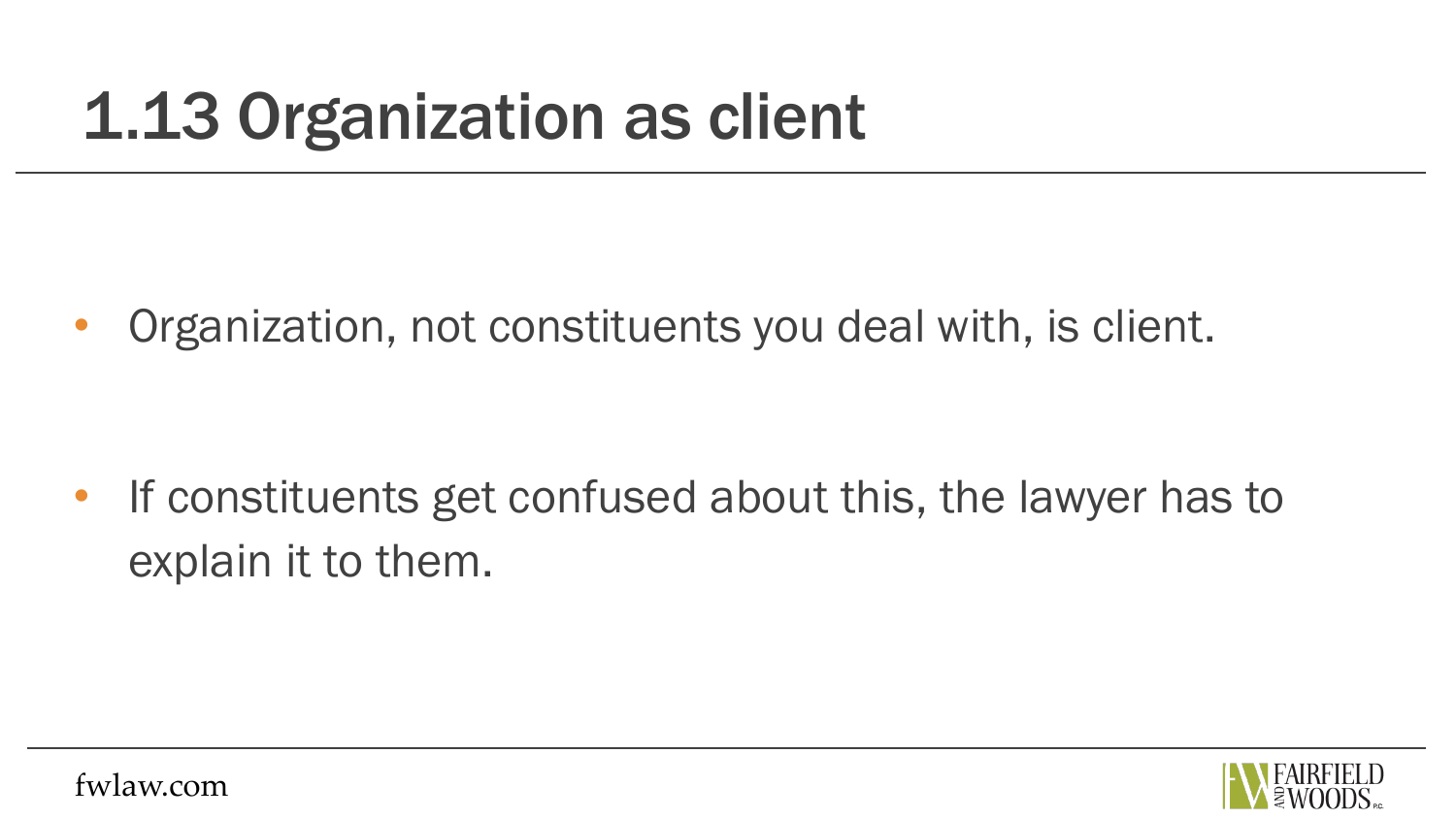• "Up the ladder" reporting can be required when company is engaged in unlawful conduct or constituent is violating duties to client.

May have to report to the highest authority within the organization if conduct continues.

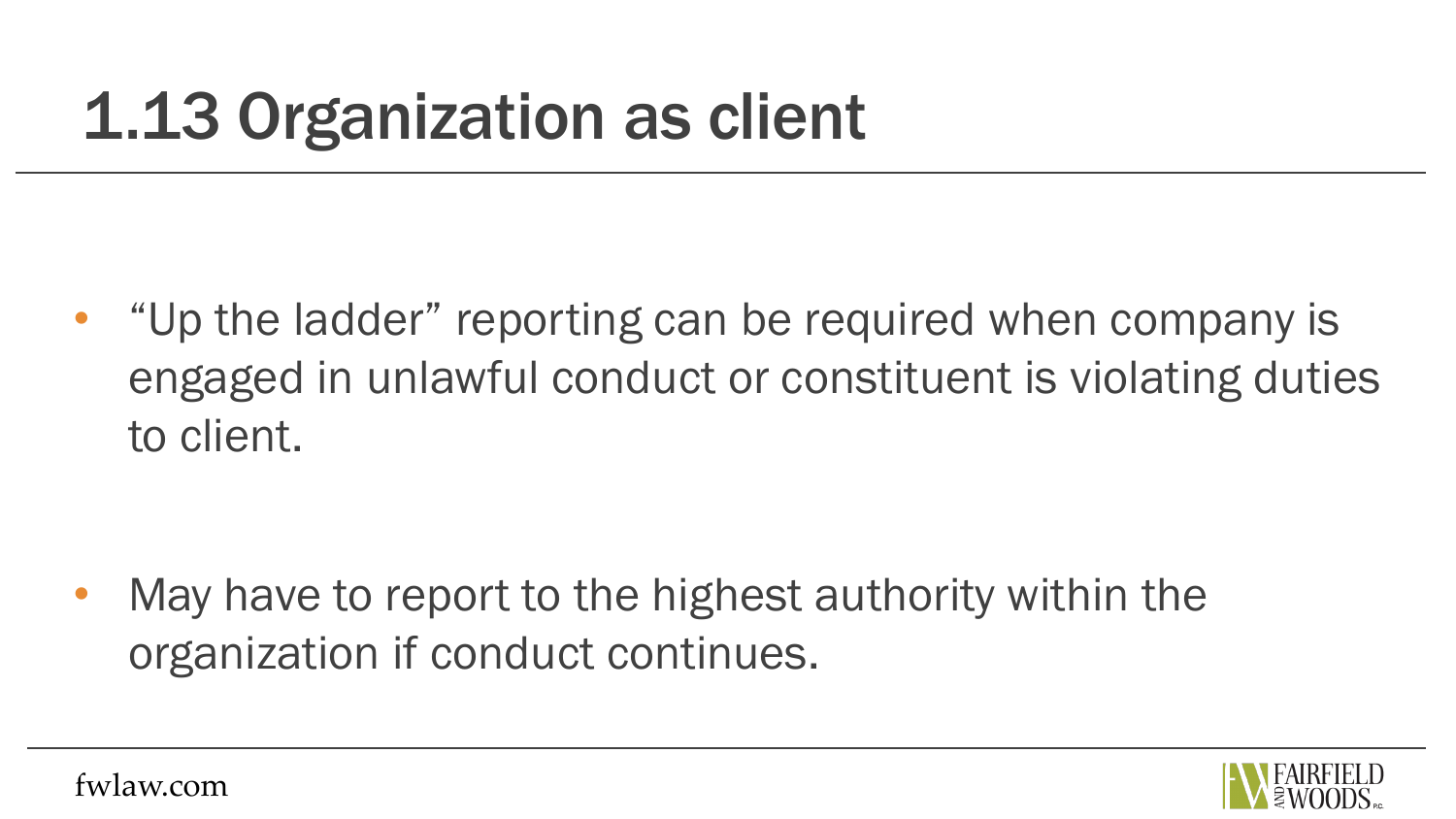- If "up the ladder" reporting does not work, you may report outside the organization "only if and to the extent the lawyer reasonably believes necessary to prevent substantial injury to the organization" even in violation of Rule 1.6.
- This will likely get you sued for malpractice, so make sure it is worth it.

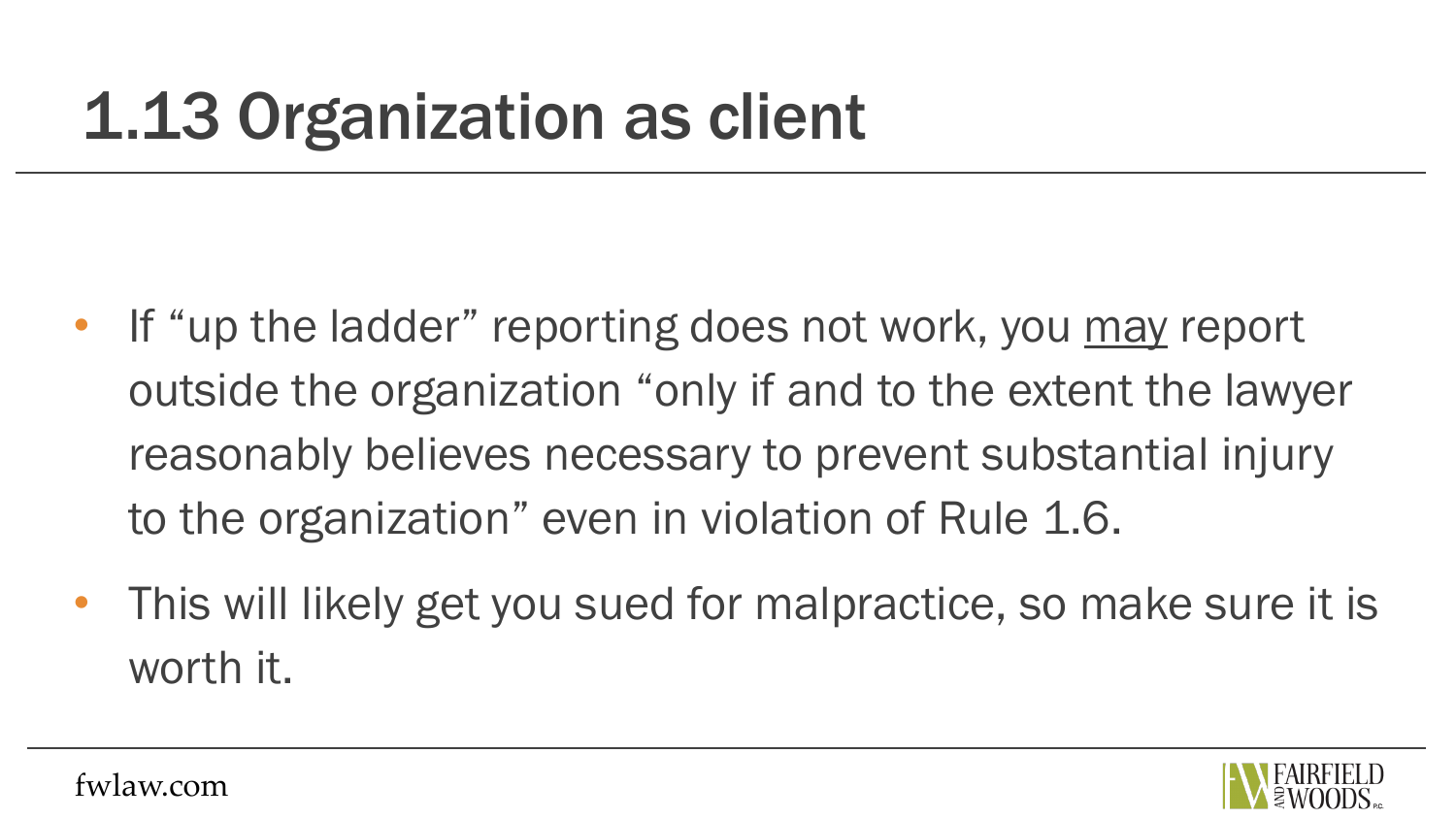• If you get fired for "up the ladder" reporting, you have to report that.

• "Whistle-blower" protection may or may not apply to lawyers depending on a lot of factors.

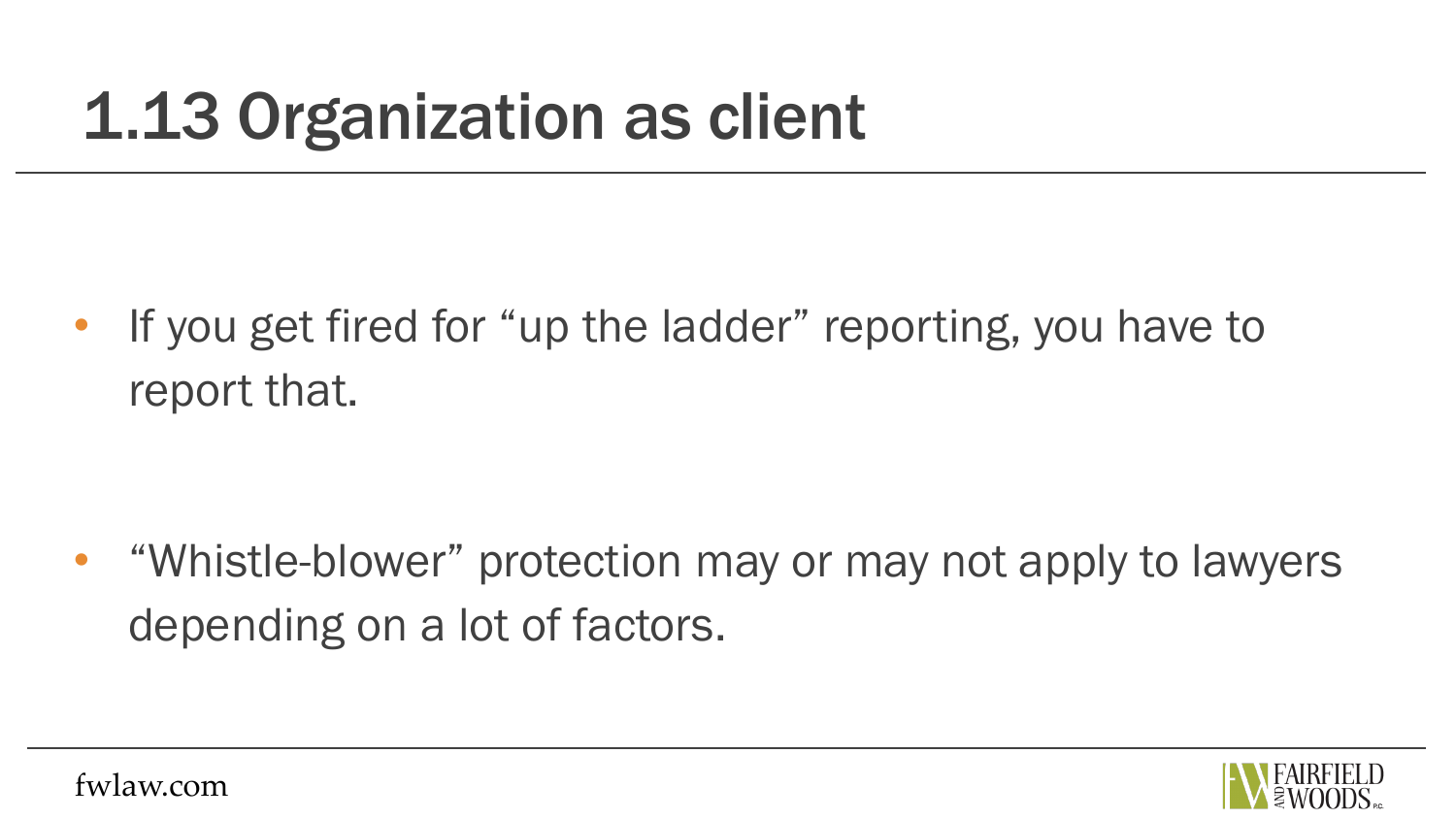• Federal whistle-blower protections trump state ethics rules under standard Supremacy Clause analysis.

If state protection, court must decide between competing public policies of ethical rules vs. whistle-blower protection.

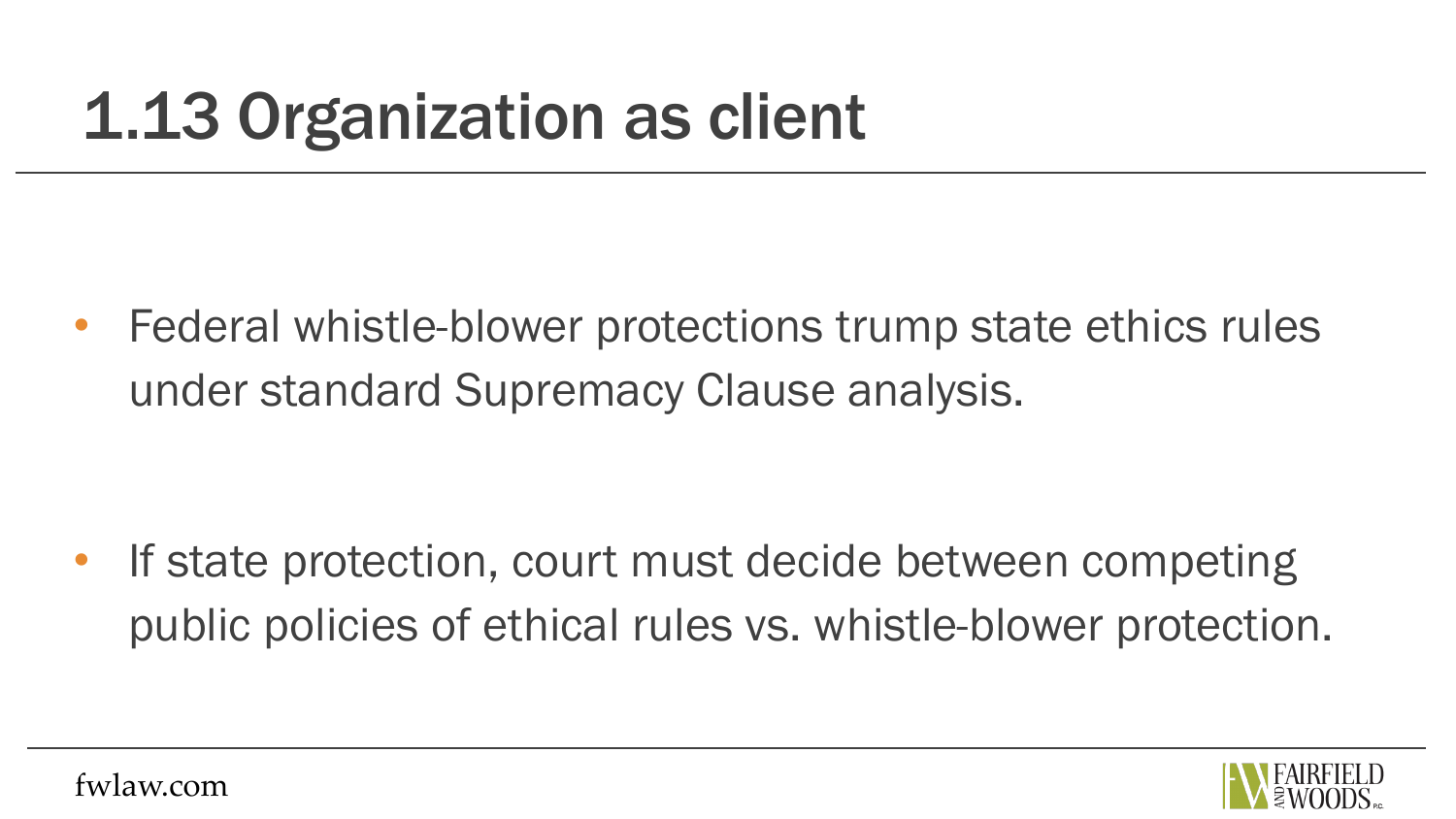## 1.14 Client with Diminished Capacity

• Try to keep relationship as "normal" as possible.

• If things get really bad (client at risk of harm), you may disclose Rule 1.6 information to get help for the client.

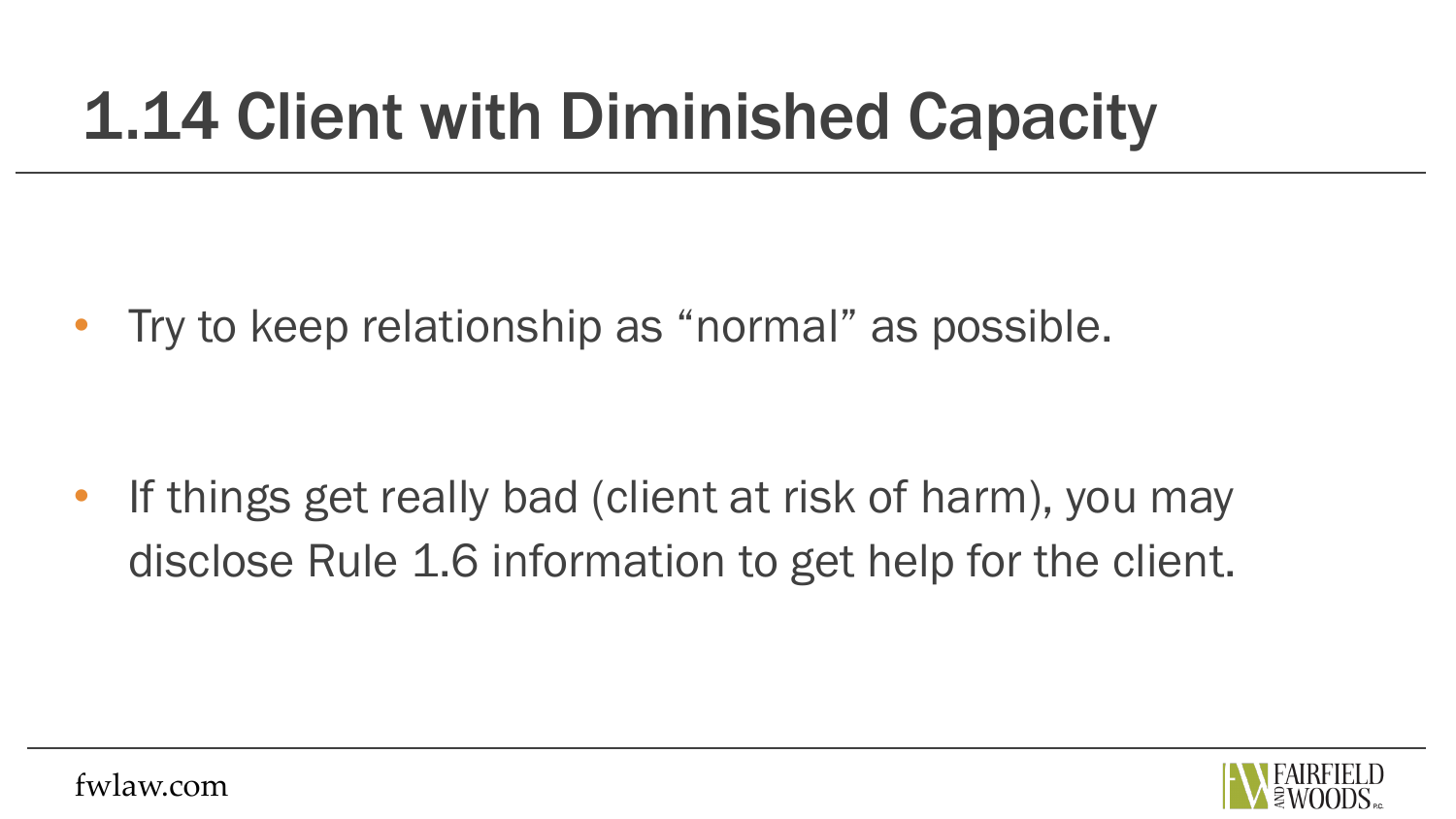#### 1.15 Trust Funds

- Money in trust account belongs to client.
- Money in operating account belongs to lawyer.
- Do not move money from trust account to operating account until it is earned.

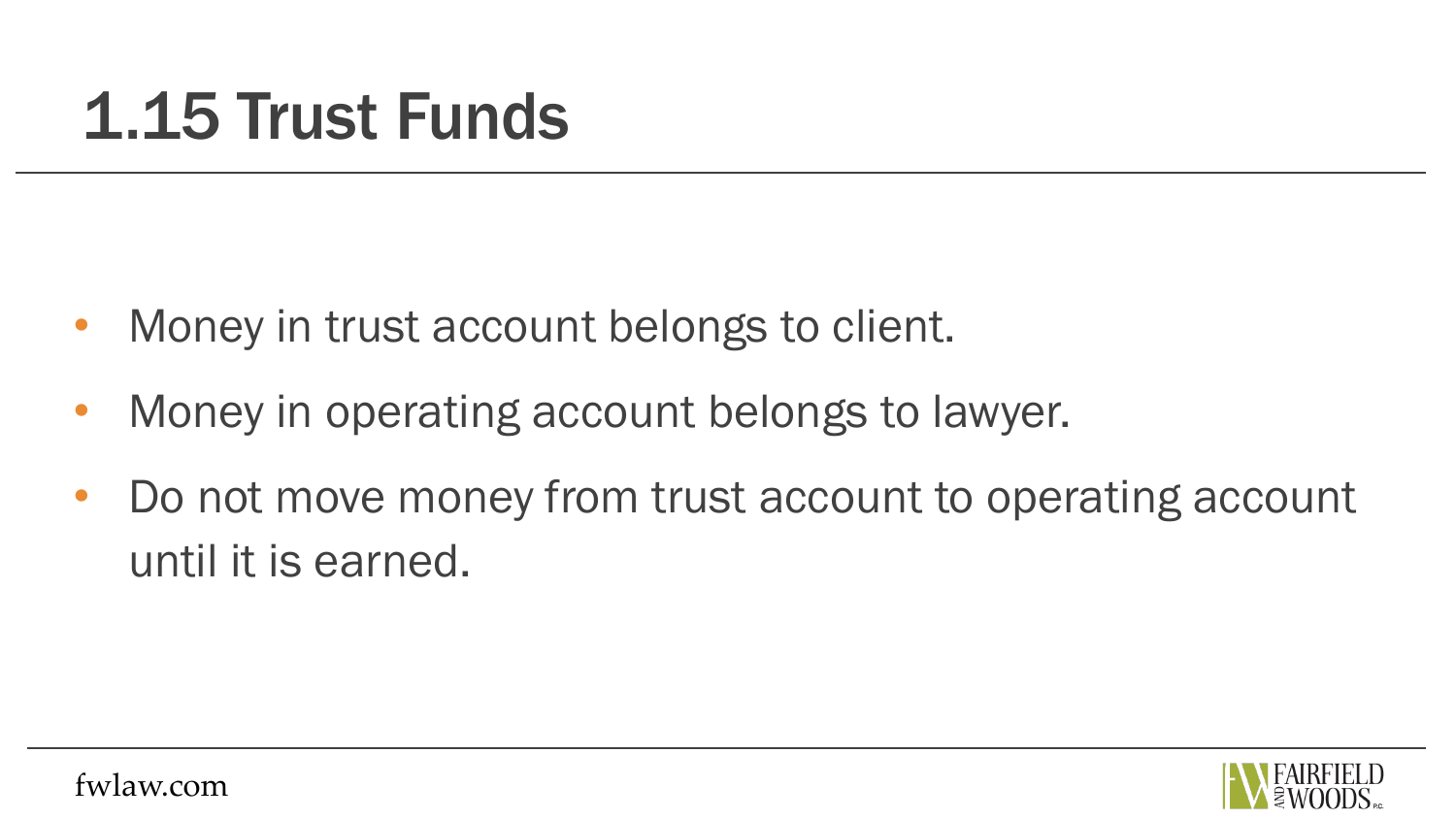#### 1.16 Declining or Terminating Representation

- If you turn down a matter, tell (non) client in writing and advise that there may be time-related issues.
- When engagement is over, send letter saying so.
- Turn over any money left in trust account.

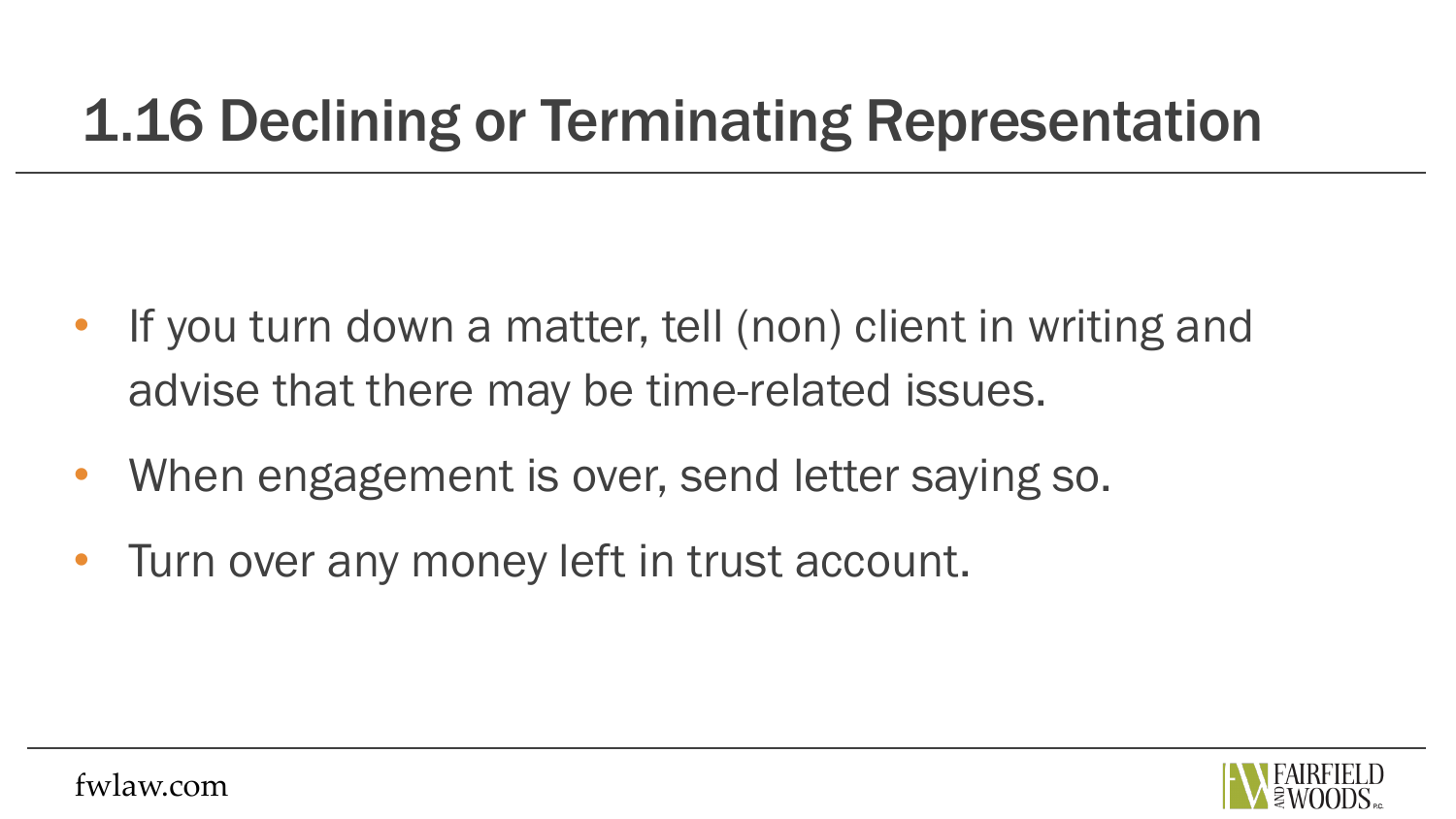## 1.18 Duties to Prospective Client

• A lawyer has most of the same duties to prospective clients that the lawyer has to actual clients.

• This is why a lawyer should do a conflicts check before having even the briefest conversation with a prospective client.

• "Cocktail party" exception.

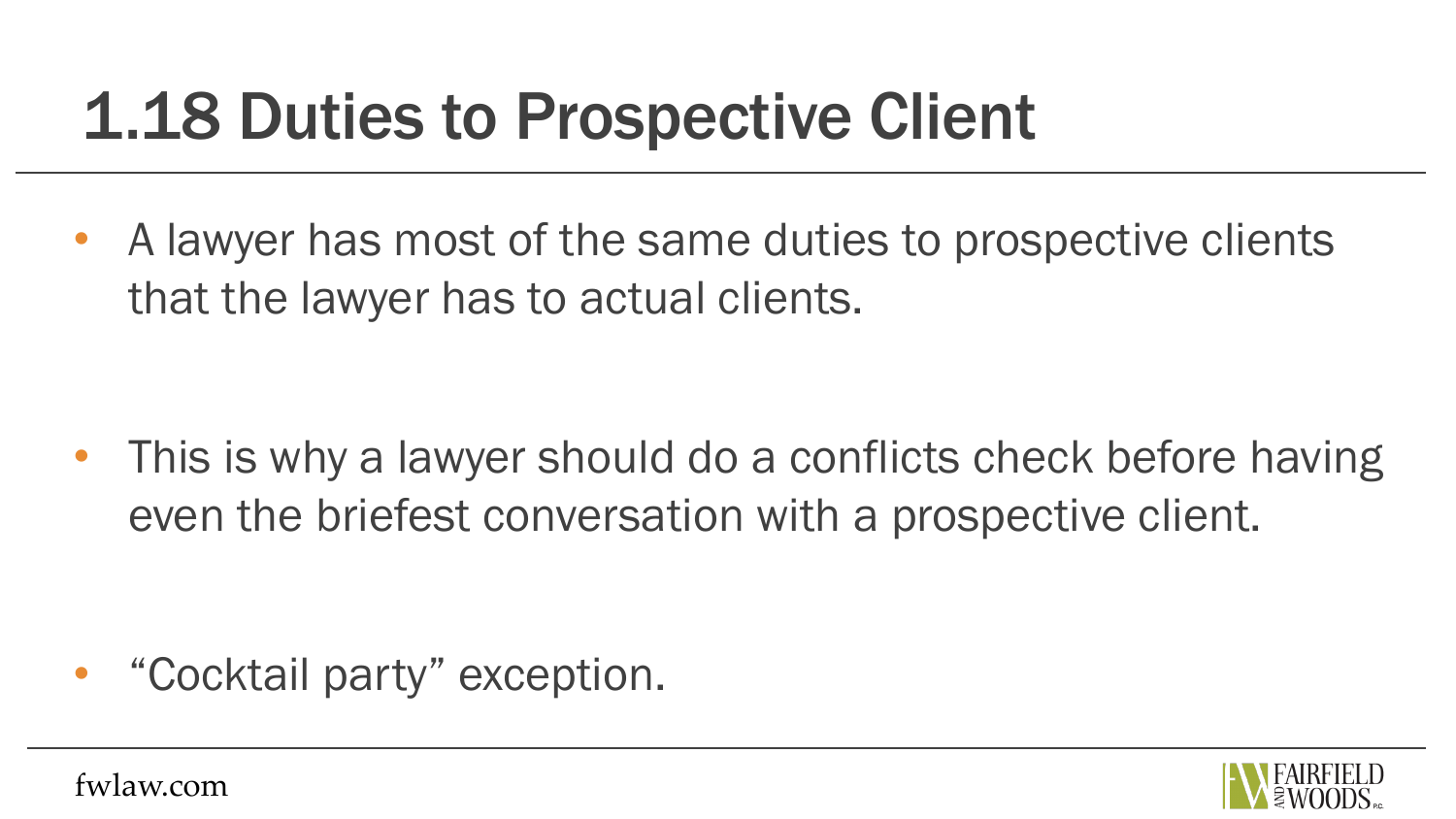### 3.3 Candor to the Tribunal

- Cannot make false statements to tribunal.
- If client does, try to get client to correct false statements.
- If client won't, you must to tell court testimony was false—this trumps Rule 1.6.
- This is only time disclosure is required.
- This will probably create a conflict of interest.

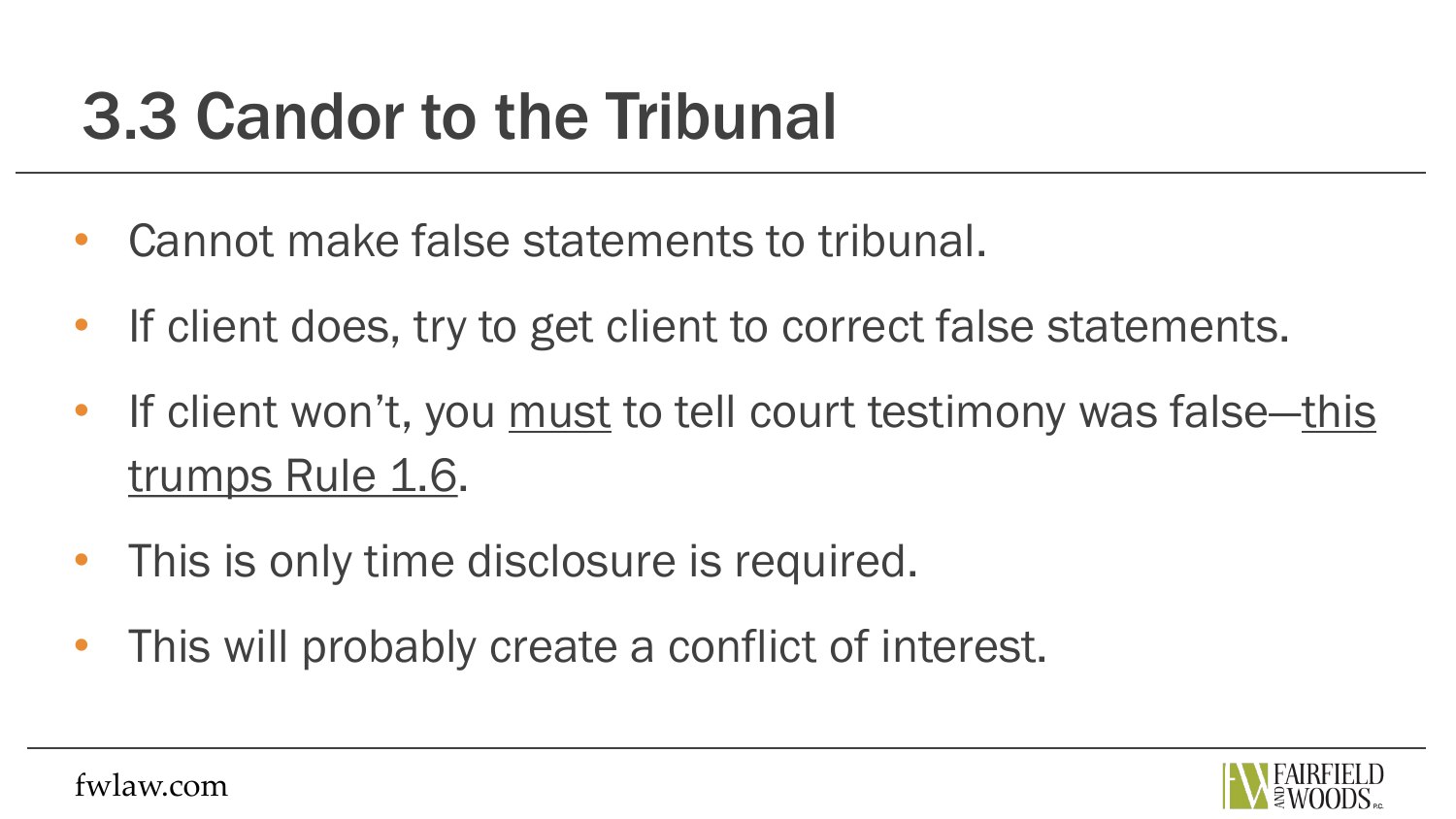## 3.4 Fairness to Opponent

- Cannot obstruct another's access to information.
- This is hot area in Electronically Stored Information ("ESI")
- Many recent cases seriously sanctioning litigants for discovery abuses re: ESI.
- Sanctions often higher when in-house counsel involved.

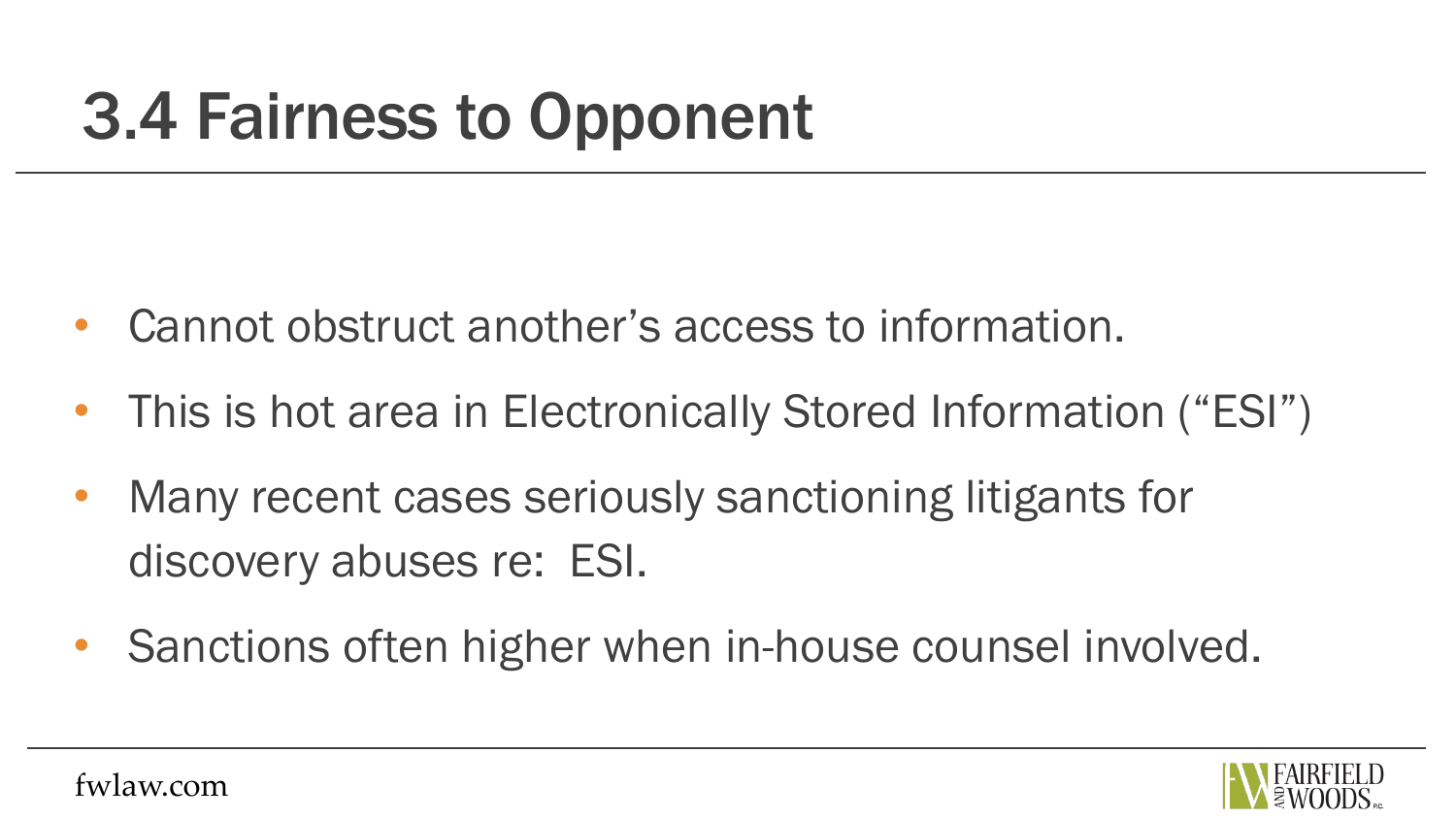#### Rule 4.2 Communications with Represented Persons

• You cannot communicate with a party known to be represented without opposing counsel's consent.

• "Known" is on a matter-by-matter basis.

• Does not matter who initiates the communication.

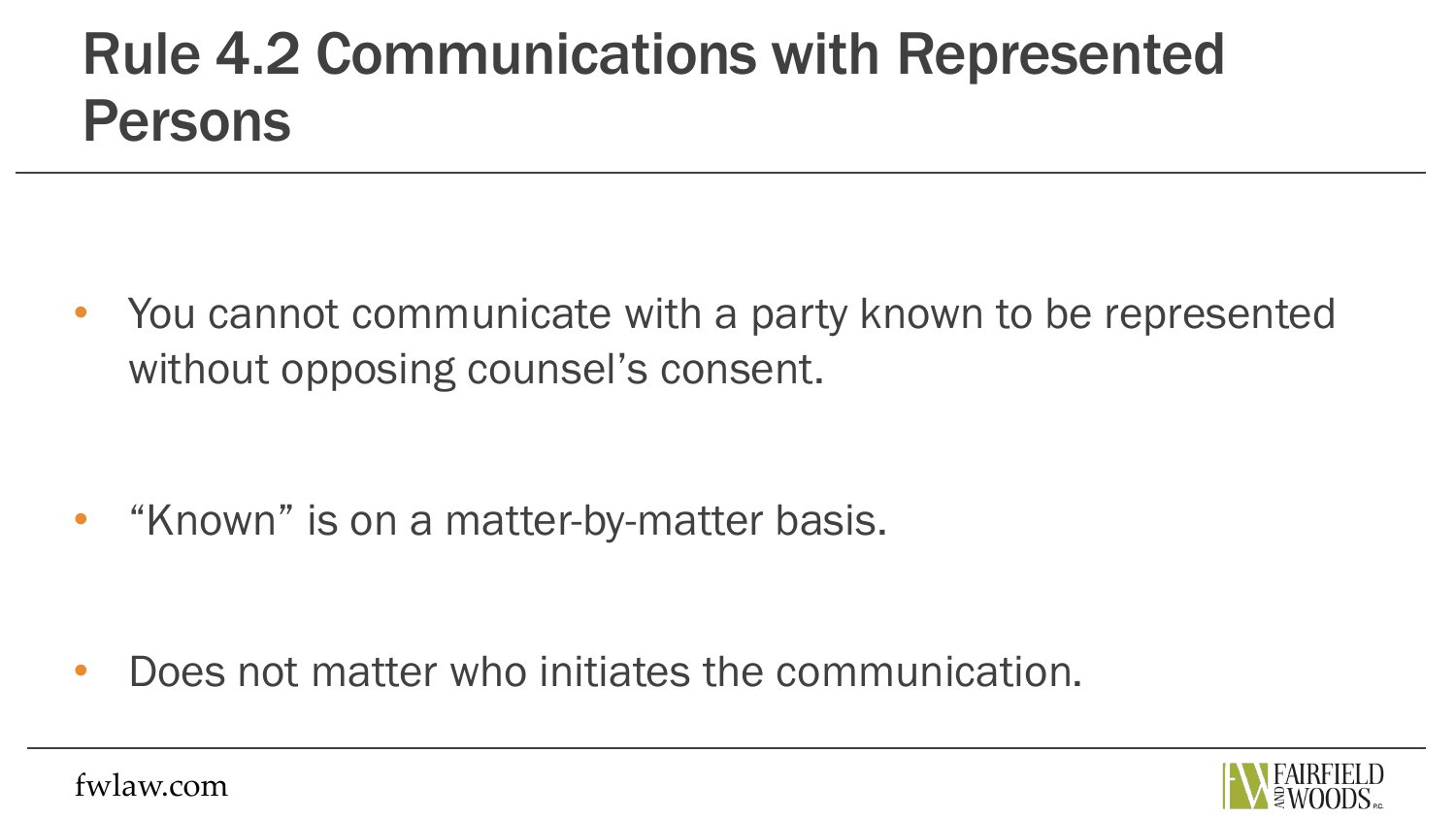#### Rule 4.3 Communications with Unrepresented Persons

- You should not give advice to a lawyer that is not your client.
- Best, "You need to get your own lawyer for that."
- Acceptable: "I am not your lawyer and do not represent you. But here is what it means to means to me . . ."
- If going this route, doing it in writing is best.

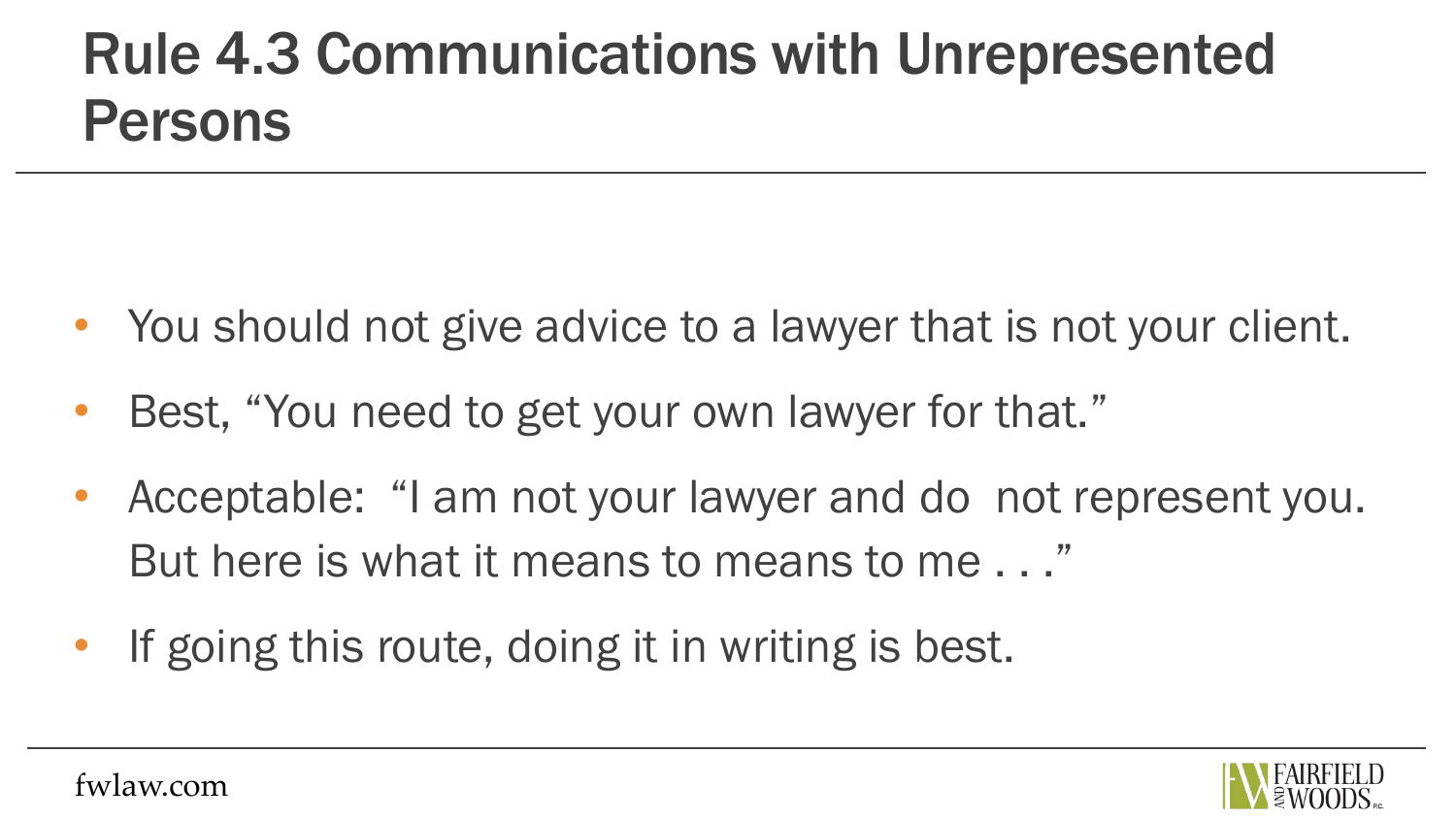## Rule 4.4 Respect for Rights of Third Persons

If you receive inadvertently produced document, only duty is disclosure to sender.

• Old days of "complying with instructions" of sender (such as to destroy) gone, unless you get the instructions before you receive the document.

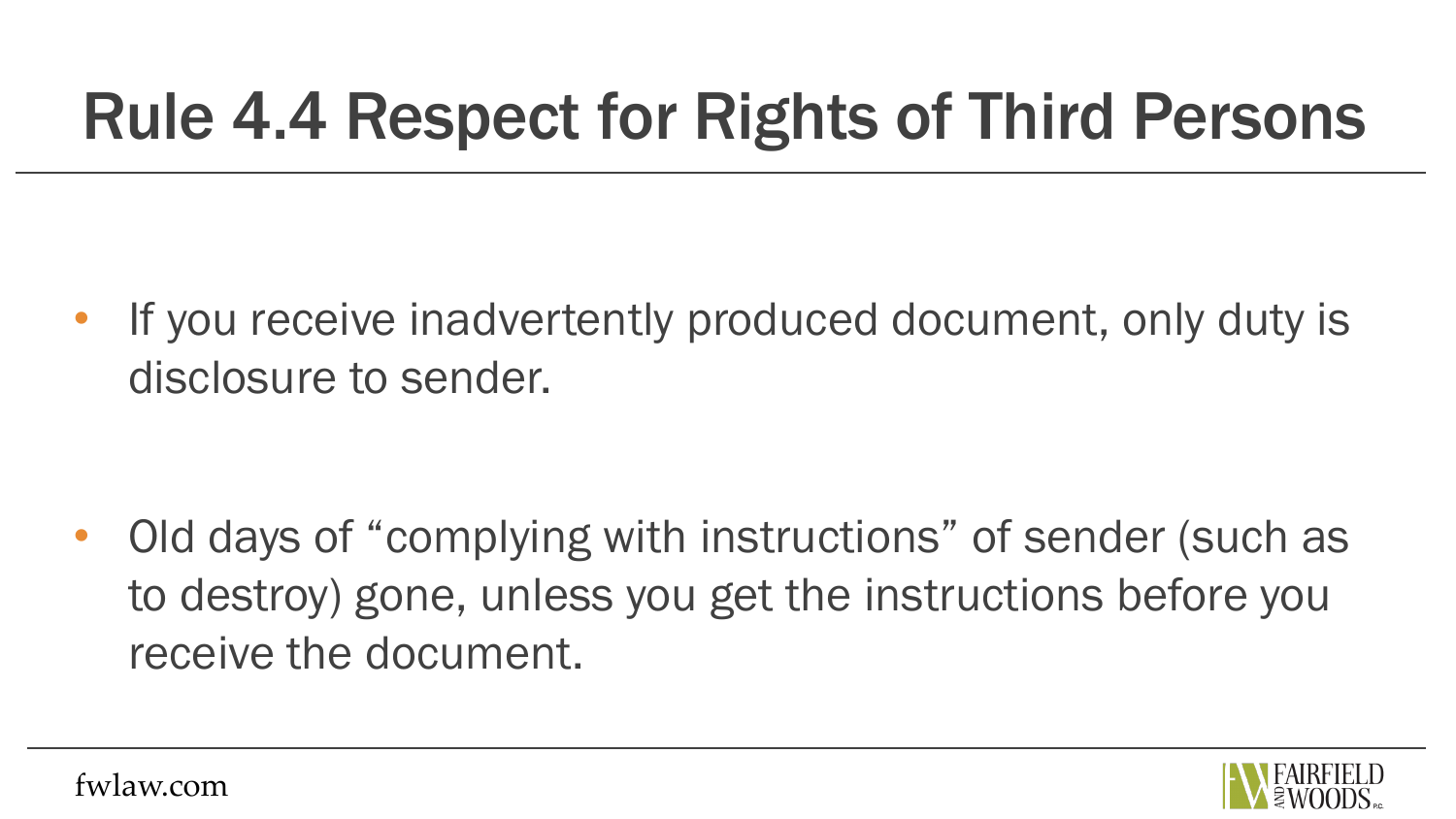## Rule 4.5 Threatening Prosecution

- ABA has eliminated this Rule, but many states (including Colorado) still have it.
- Cannot threaten prosecution or a grievance to gain advantage in a civil case.
- Okay to notify lawyer that lawyer's conduct violates Rules.
- Okay for client to do this.

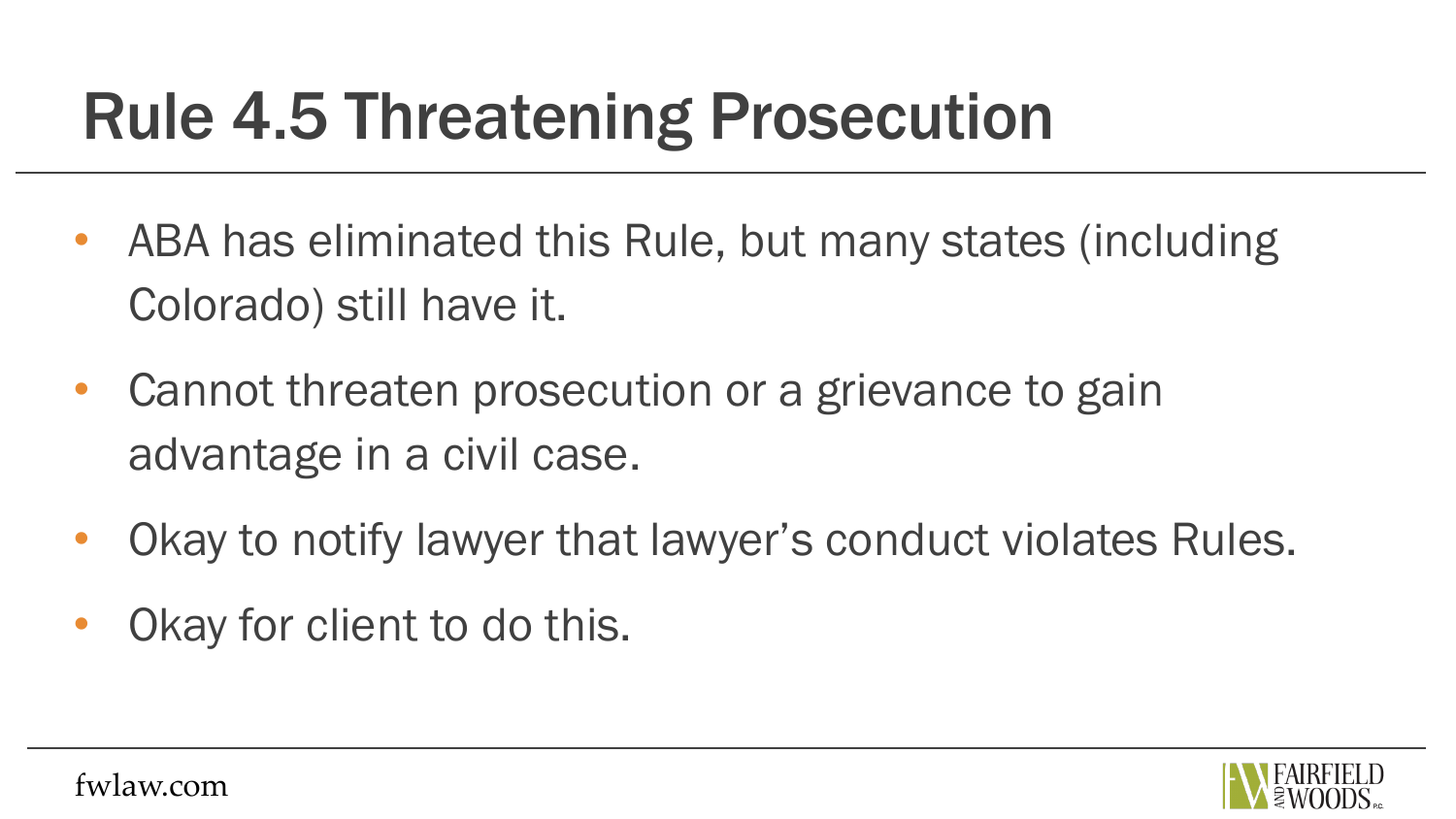#### Rules 5.1 and 5.3 Supervisory Responsibilities

- Generally, senior lawyer's obligation to make sure junior lawyers and subordinates act consistently with rules.
- Areas of emphasis are confidentiality, conflicts, and avenues to express ethical concerns confidentiality.
- Junior lawyer generally cannot avoid discipline by saying "the boss told me to."

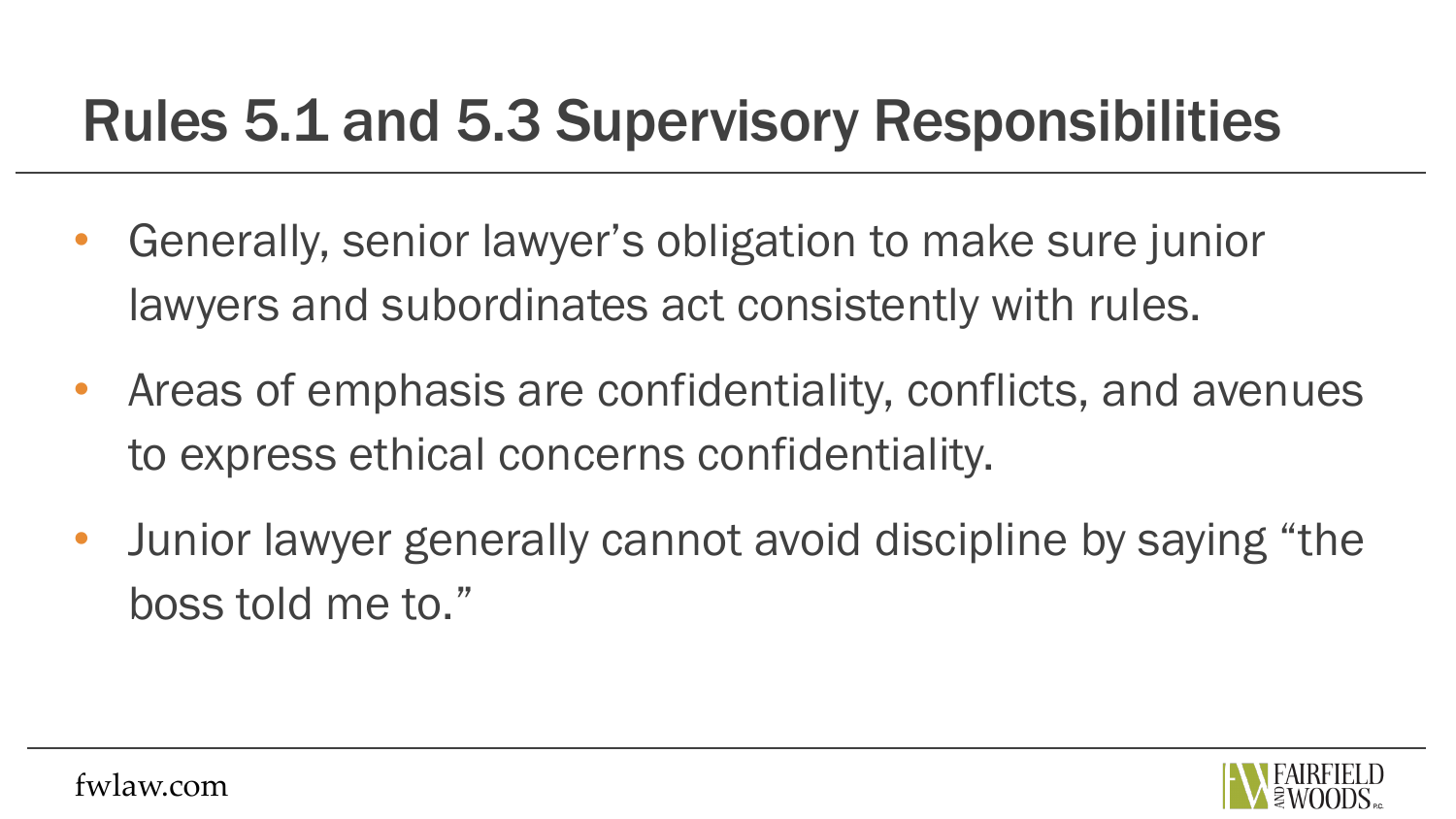#### Rule 5.5 UPL

• Unauthorized practice of law:

- is a crime.
- is an ethical violation in the state where you are licensed.
- can get your colleagues in ethical trouble.
- can cause attorney-client privilege issues.

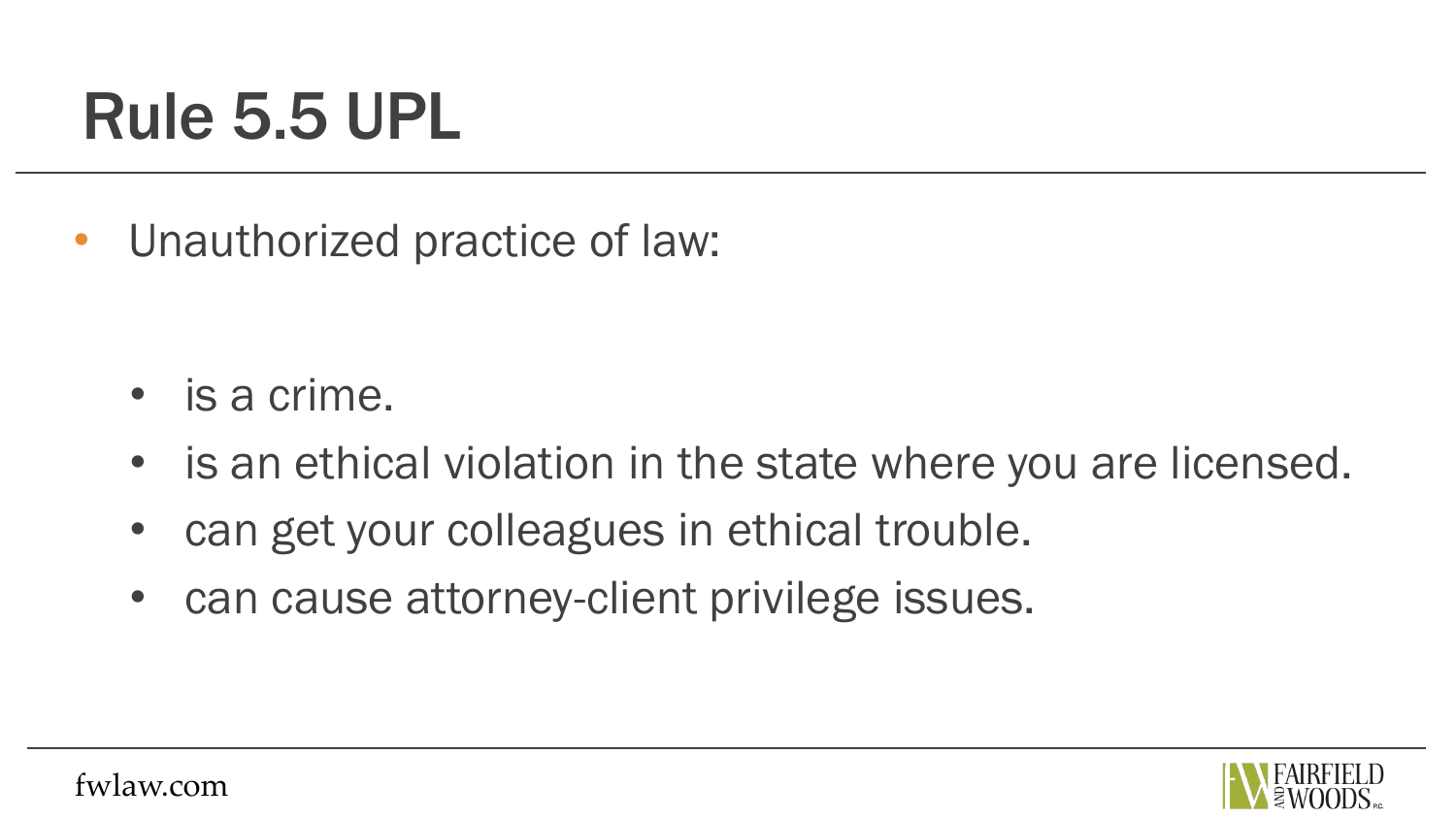## 5.6 Restrictions on Right to Practice

- Unethical to sign covenant not to compete.
- Multiple state and local ethics opinions says this Rule applies to in-house counsel.
- Multiple court cases that say it does not apply to in-house counsel.

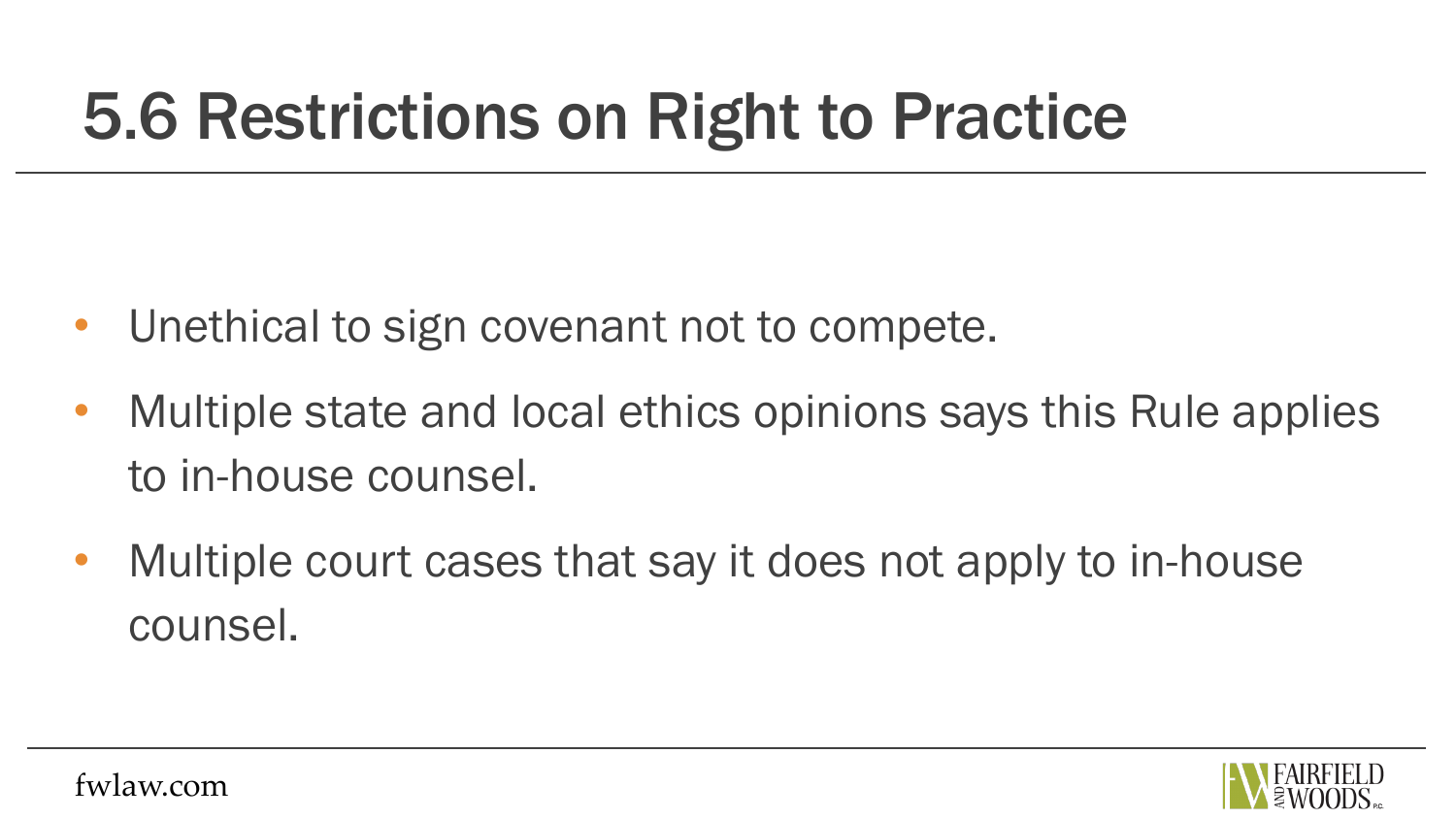#### Rule 5.7 Law-related Services

- When you are in a law-related service, the Rules still have some application.
- If services "not distinct" from legal services, then Rules generally still apply.
- You can "opt out" of Rules by advising the customers (not clients) that you are not acting as a lawyer and the attorney-client privilege does not apply.
- This should be done carefully as can create privilege issues in the event legal advice is involved.

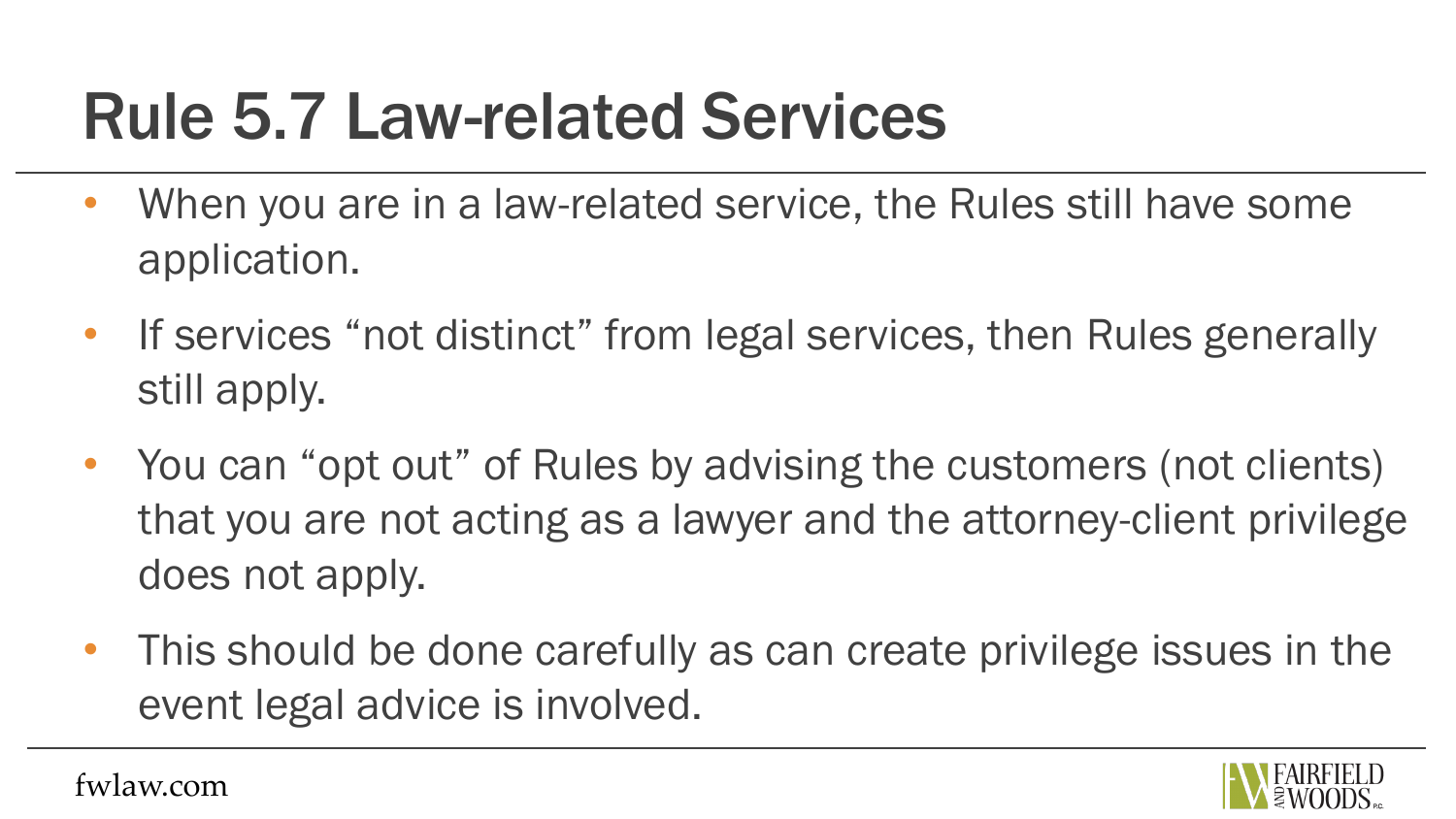## Rule 8.3 Reporting Misconduct

- Required to report misconduct of other lawyers if:
	- other lawyer's conduct "raises substantial question as to the lawyer's honesty, trustworthiness, or fitness to practice law."
- Generally this is:
	- Serious crimes;
	- Misuse of client funds; or
	- Substance abuse.

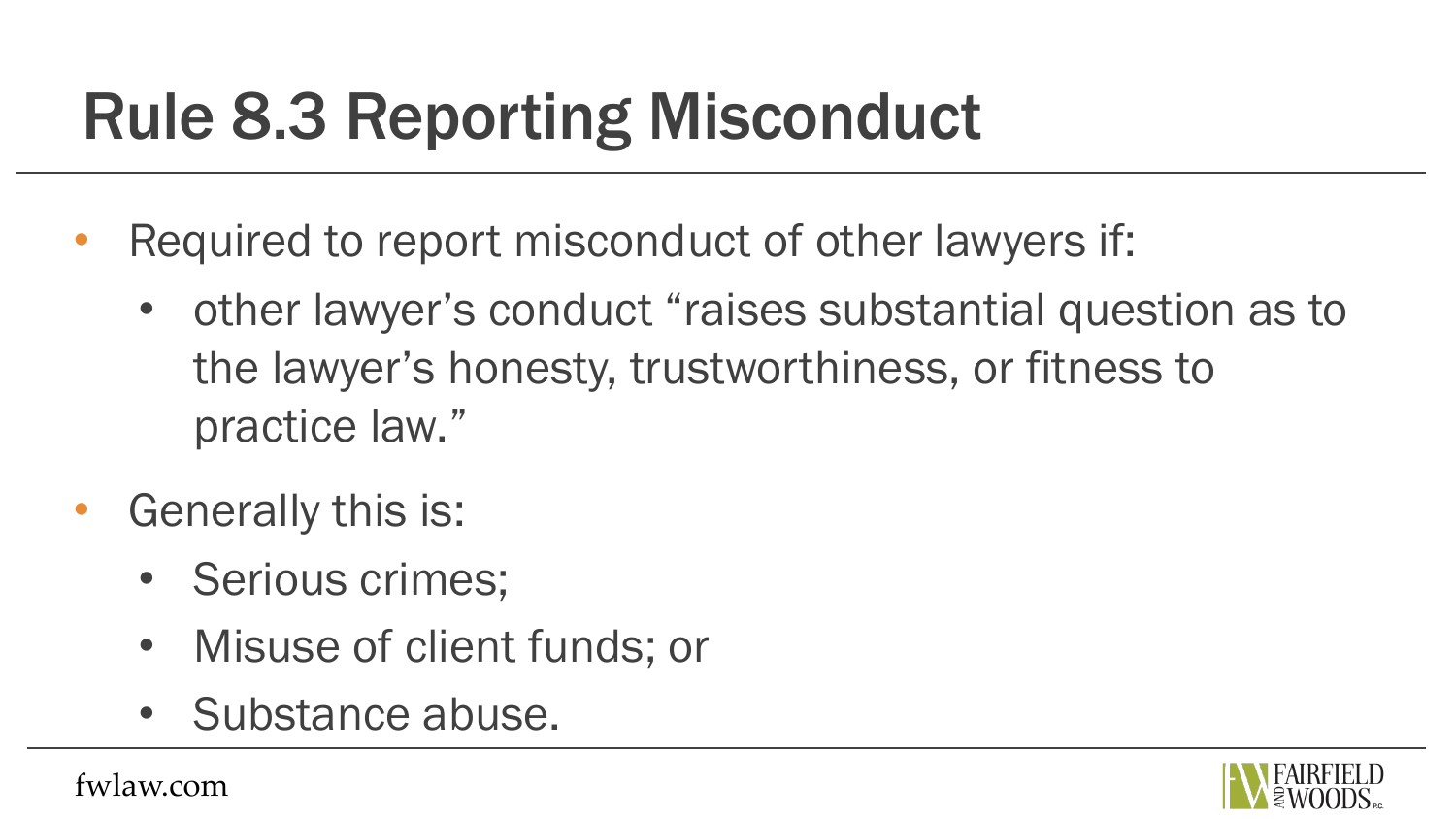### Rule 8.4 Misconduct

- Ethical violations are only crimes if conduct "reflects adversely on the lawyer's honesty, trustworthiness, or fitness as a lawyer in other respects."
- Driving 85 in a 65 is not an ethical violation.
- Driving 85 is a school zone is.
- Compare to Rule 1.2: advising a client to drive 85 in a 65 is an ethical violation.